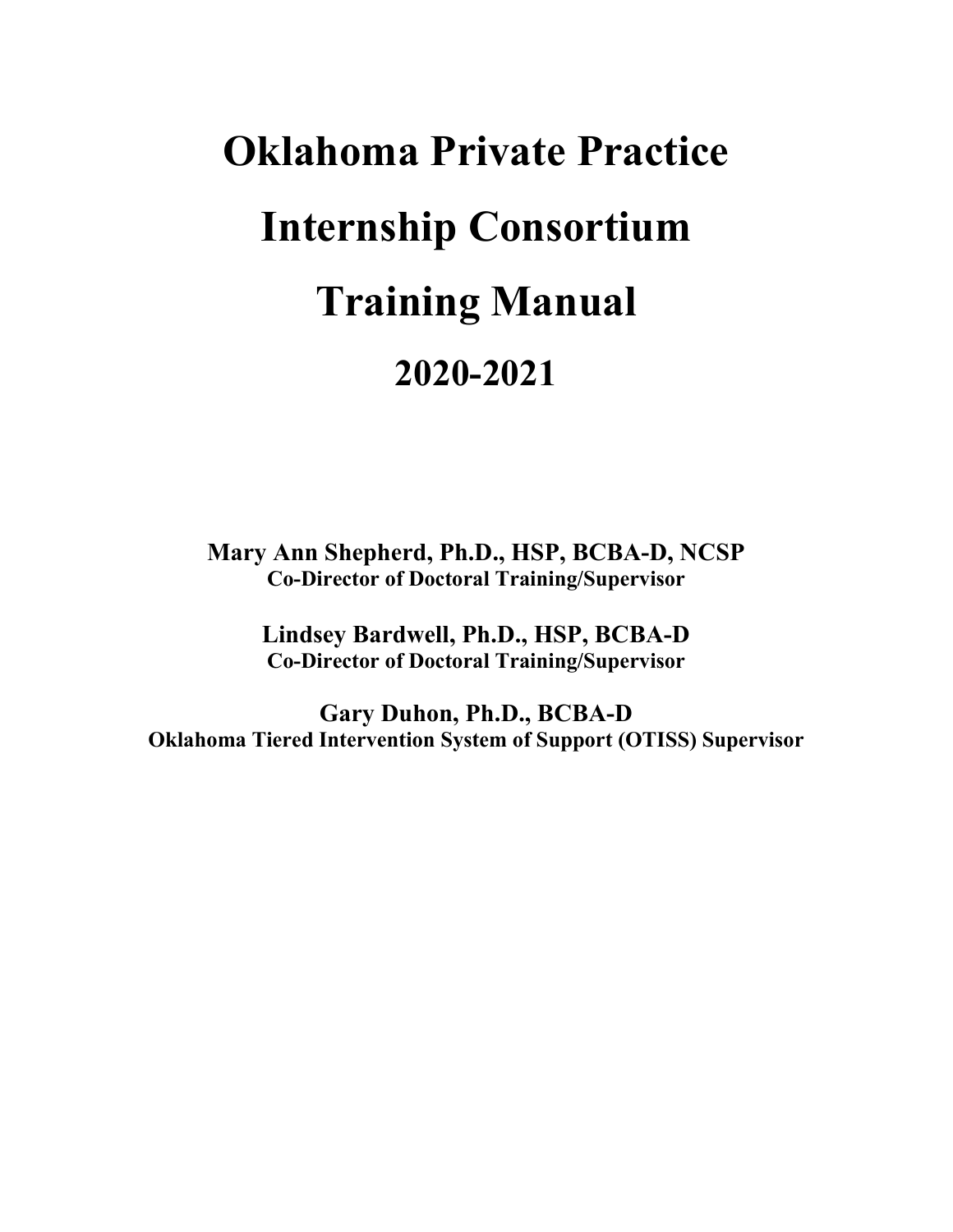# **TABLE OF CONTENTS**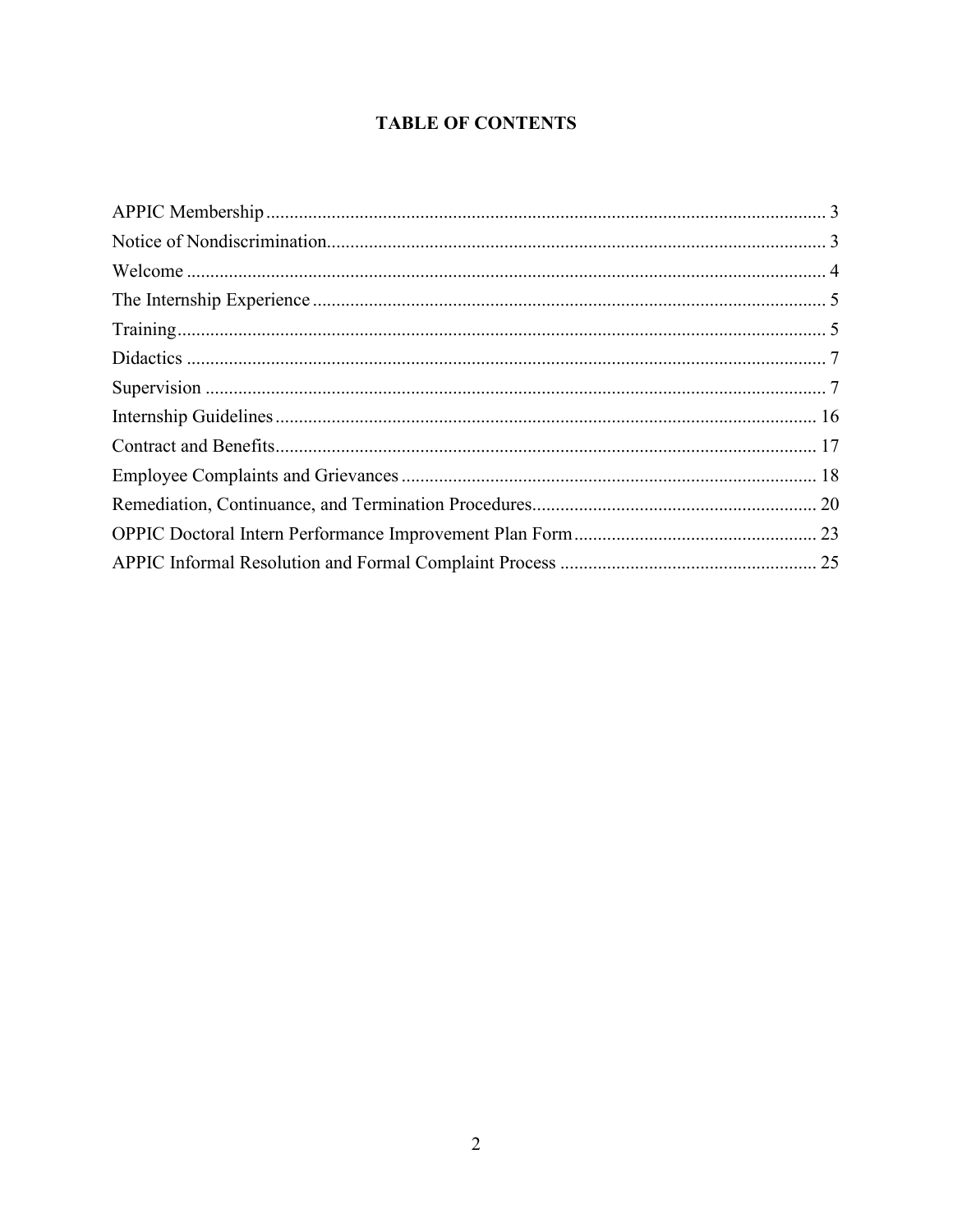#### **APPIC Membership**

<span id="page-2-0"></span>The Oklahoma Private Practice Internship Consortium (OPPIC) is not a member of the Association of Psychology Postdoctoral and Internship Centers (APPIC). An application for provisional membership in APPIC has been submitted for review. Applicants should be aware that there is no assurance that membership in APPIC will be successfully achieved.

#### **Notice of Nondiscrimination**

<span id="page-2-1"></span>The Oklahoma Private Practice Internship Consortium (OPPIC) does not discriminate on the basis of race, color, religion, national origin, sex, disability, sexual orientation, age, gender identity and expression, or military/veteran status in its programs and activities. Inquiries regarding nondiscrimination policies should be conveyed to the following persons:

Training Director – Oklahoma Pediatric Therapy Center Mary Ann Shepherd 1809 Commons Cir Ste B, Yukon, OK 73099 405-467-4551

Training Director – Cornerstone Behavioral Health & Pediatric Therapies Lindsey Bardwell 1900 E 15th St #800b, Edmond, OK 73013 405-455-6868

Supervisor – Oklahoma Tiered Intervention System of Support Gary Duhon 423 Willard Hall, Stillwater, OK 74078 405-744-9436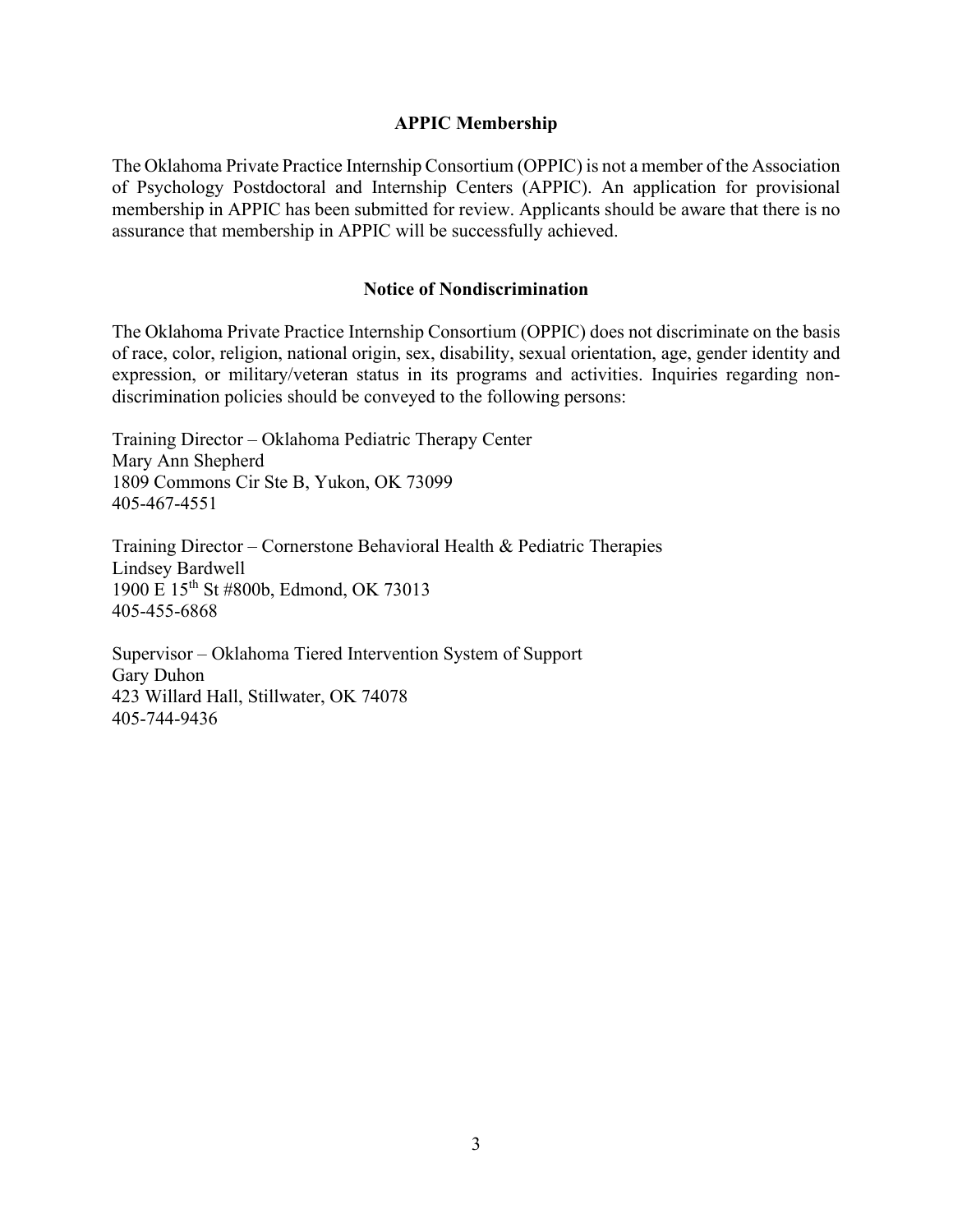#### **Welcome**

<span id="page-3-0"></span>Welcome to the Oklahoma Private Practice Internship Consortium! We are very excited to have you working with us. The internship committee has been diligently working "behind the scenes" during the past few months in an effort to assure that you have a positive internship experience. As your Directors of Training, our focus is on just that: training. Our goal is to provide you with a well-rounded, well-organized internship experience, rich with opportunities to broaden and enhance your professional goals and competencies.

If you have any questions or concerns, please do not hesitate to contact your Primary Supervisor/Co-Director of Training. We are available to you via email, phone, or direct, face-toface meetings. All issues will be considered promptly and in a confidential and professional manner.

Once again, we welcome you and we extend our best wishes for an exciting and productive internship year!

Sincerely,

Mary Ann Shepherd, Ph.D., HSP, BCBA-D, NCSP, Co-Director of Doctoral Training

Lindsey Bardwell, Ph.D., HSP, BCBA-D, Co-Director of Doctoral Training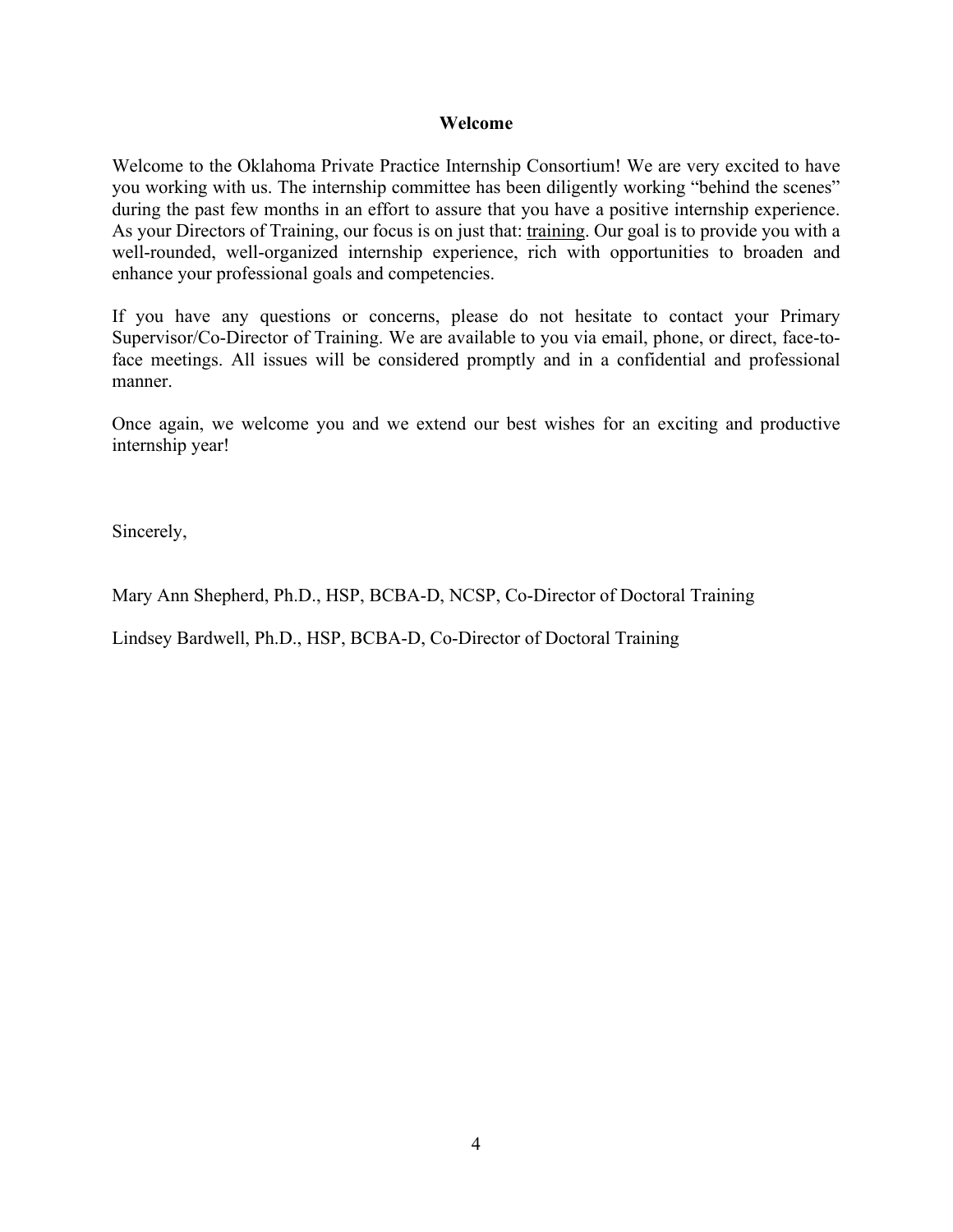#### **The Internship Experience**

#### <span id="page-4-0"></span>**Internship Goal**

It is the goal of the Oklahoma Private Practice Internship Consortium (OPPIC) is to create a high quality, training program in Oklahoma to train psychologists to deliver evidence-based services within the state. Currently there are a limited number of internships in the state of Oklahoma. The lack of internships limits the number of applicants available for licensure in the state of Oklahoma and limits retention of trained professionals. It is the goal of the program to create a program that will lead to retention of qualified professionals in the state, improve the quality of services provided in Oklahoma, and reduce current wait lists.

#### **Internship Aim**

The aim of the OPPIC internship program is to prepare psychology interns to provide evidence based, ethical, and competent services in the delivery of health service psychology with children and adolescents. The program is a partnership between Oklahoma Pediatric Therapy Center - Behavioral Department, Cornerstone Behavioral Health and Pediatric Therapies, and Oklahoma State University School Psychology Graduate Program – OTISS Project.

## **Training**

<span id="page-4-1"></span>OPPIC embraces the scientist-practitioner model of education and training and promotes the use of empirically supported methods for the development and evaluation of treatment. The OPPIC treatment model is heavily grounded in the field of applied behavior analysis and emphasizes the use of evidence-based, ethical, and competent strategies of behavioral assessment, clinical diagnosis, and problem solving. Training is provided through a combination of supervised clinical field experiences in direct client service and scholarly activities. Training activities include consultation, evaluation, report writing, development of behavior plans and interventions, function-based assessments, school-based consultation, program evaluation, behavior therapy, treatment planning, and research presentation. Legal and ethical issues, and topics related to diversity and multiculturalism, are discussed through weekly didactics. Program goals, objectives, and expectations are specified in this manual. Interns are expected to review and understand the requirements necessary for successful completion of the program. These requirements are considered a mutual commitment by all parties, and OPPIC supervisors will ensure that all interns have the appropriate opportunities, supervision, and support to meet all requirements.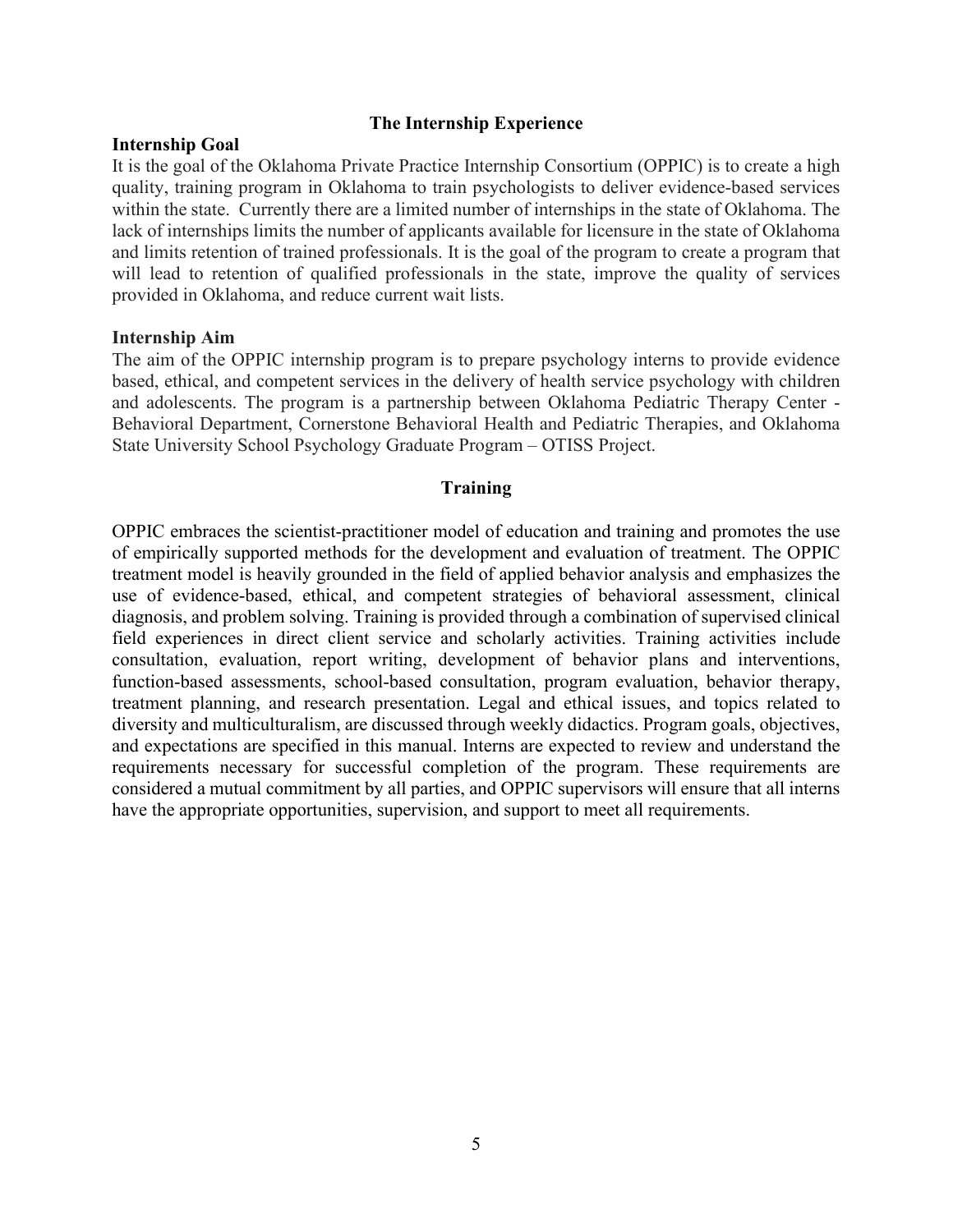#### **Phase One – Weeks 1 & 2**

Interns will attend orientation to the clinic during the first two weeks of internship. They will receive training on electronic health records, billing and insurance procedures, general clinic procedures and be introduced to staff members, office personnel, and other departments. Interns will also be provided the agency handbook and internship materials for logging time and documenting supervision during this period.

Interns will spend their first two weeks observing clinical work completed by their Primary Supervisor. Interns will observe psychological evaluations from the intake, to assessment, scoring and data analysis, report writing, development of recommendations, and feedback to parents. Interns will also observe their Primary Supervisor during behavior consultation and behavior therapy appointments. Interns will work with their Primary Supervisor to develop their training goals and establish a plan for dividing their training between assessment, ABA therapy, and behavior therapy.

#### **Phase Two – Weeks 3 & 4**

Interns will be introduced to more clinical independence as they assist with their supervisor's case load. This will include independent assessment with observation and feedback, independent report writing with feedback, as well as more in-depth training in the ADOS administration.

#### **Phase Three – Weeks 5+**

Interns will be assigned independent cases with continued supervision, observation, and feedback. As their competence develops, their case load will become more diverse in regards to the complexity and nature of referral concerns. As quickly as is feasible, interns graduate to greater levels of autonomy. As appropriate, interns begin addressing a wider breadth of case diversity and establish areas of specialty. Interns keep daily logs of their activities and time spent, which are reviewed during weekly supervision. These logs and samples of the various types of written reports are kept on file. Each intern maintains didactic information, articles, handouts, and all continuing educational materials. By the end of the program each intern will have compiled a comprehensive portfolio of training experiences and products.

Although intern schedules vary, the time spent in activities during a typical week can be divided into the following percentages (Please note that Direct Service Activities & Treatment Planning/Documentation have various combinations of experiences, depending on the site):

| Direct Service Activities                   | $30\%$ |
|---------------------------------------------|--------|
| Assessment                                  |        |
| Consultation                                |        |
| Treatment ( <i>i.e.</i> , ABA)              |        |
| <b>Treatment Planning and Documentation</b> | 55%    |
| Scoring of Testing Materials                |        |
| <b>Report Writing</b>                       |        |
| <b>Treatment Planning</b>                   |        |
| Development Behavior Intervention Plans     |        |
| Supervision                                 | 10%    |
| <b>Didactics Seminars</b>                   | 50/2   |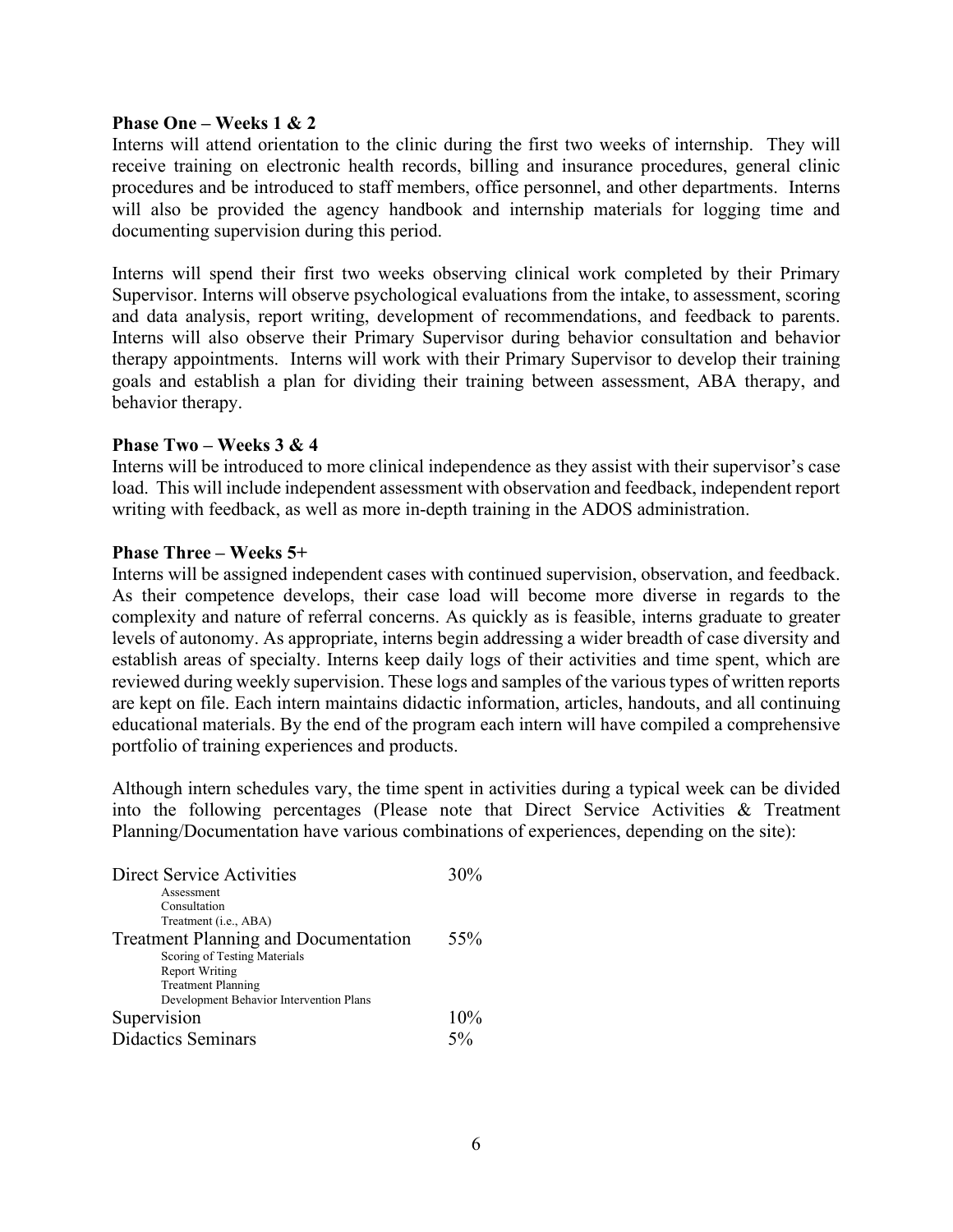#### **Didactics**

<span id="page-6-0"></span>Didactic presentations are aligned with the areas of training and provide information on topical subjects. Two hours per week are required, and presentations typically take place on Wednesdays as does group supervision. Scheduled training topics for 2020-2021 include the following:

| <b>ABA</b> Consultation             | Psychopharmacology                        |
|-------------------------------------|-------------------------------------------|
| Assessment in Early Childhood       | Professional Attitudes and Values         |
| Cultural Competence                 | Racial Identity and Academics             |
| Ethics in Applied Behavior Analysis | Record Keeping                            |
| Feeding Assessment and intervention | Risk Management in Psychological Practice |
| Insurance and Billing               | Social Justice                            |
| Interdisciplinary Study             | Self-Care                                 |
| <b>Parent Training</b>              | <b>Supervision Considerations</b>         |
| Parent-Child Interaction Therapy    | School-Based Motivational Interviewing    |
| Public Speaking                     | Teletherapy                               |

Interns are encouraged to take advantage of additional training opportunities. These trainings can include conferences, conventions, workshops, seminars, and other educational opportunities provided by local universities (Oklahoma State University, University of Central Oklahoma, University of Oklahoma), state psychological associations, and mental health agencies. Staff and intern attendance at relevant conferences and workshops is encouraged. Release time will be provided, and payment of registration fees and other costs may be made available.

## **Supervision**

<span id="page-6-1"></span>Interns will receive four hours of supervision per week with a minimum of 2 hours of individual supervision. The goal of supervision is to transition interns from students to independent practitioners. Supervision, as well as the internship itself, aims to produce qualified competent professionals who provide quality services to their communities and valuable contributions to the field. Supervisors will work closely with one another to continuously improve upon their supervisory skills through training and professional development. Individual supervision assignments will be based on assigned training location.

Group supervision will be provided by both training directors, and interns will have opportunities to consult with multiple professionals at their respective sites. **Supervisors will be legally and ethically responsible for all clients seen by the intern and will maintain a collaborative relationship with their assigned intern. The Supervisor will countersign all treatment notes and psychological reports.**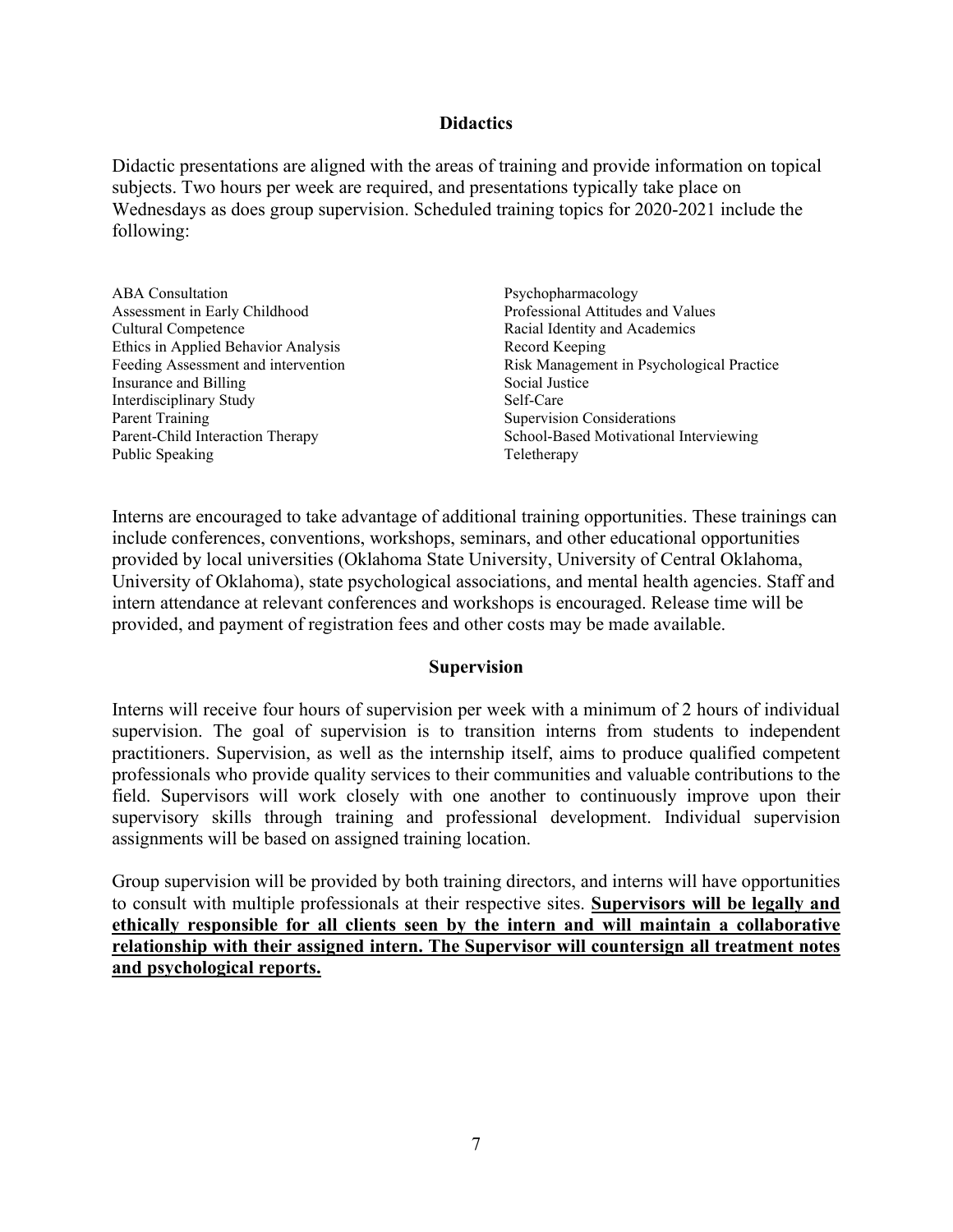**Individual Supervision:** Primary supervisors for interns are licensed by the state of Oklahoma as Health Service Psychologists and as Board Certified Behavior Analysists. Primary supervisors will provide interns with two hours of face-to-face supervision per week. Interns will have the same Primary Supervisor throughout their internship. Secondary supervisors will be the Co-Director from the other primary site, who is actively involved in the training and professional development experience, as well as group supervision. Interns are expected to prioritize supervision, and to maintain a standing weekly appointment with their supervisor. Both the intern and the supervisor are responsible for ensuring that all required supervision hours are met.

**Group Supervision:** Interns will receive one hour per week of group supervision with their primary and secondary supervisors who are both licensed Health Service Psychologists. During group supervision, interns will have the opportunity to discuss cases with supervisors and consult with their fellow intern. Other licensed psychologists and trainees are invited to attend Group Supervision, to ensure a rich learning environment. Interns will decide with their Primary Supervisor which cases would be appropriate for Group versus Individual Supervision.

Interns will also receive one hour of additional supervision per week through OTISS. During OTISS supervision, interns will consult with a Board Certified Behavior Analyst on school-based systems-level consultation.

# **Placement Opportunities**

Interns will be assigned to one of two training sites: Oklahoma Pediatric Therapy Center and Cornerstone Behavioral Health and Pediatric Therapies. Descriptions of each training site are listed below. In addition to their training site, interns will also participate in the OTISS project, and will spend part of their time assisting schools statewide in implementing multi-tiered systems of support. Placements will be decided the summer prior to internship. Interns are encouraged to discuss their areas of interest and career goals with directors to aid in the development of an individualized training experience.

## **Oklahoma Pediatric Therapy Center (OPTC)**

The Oklahoma Pediatric Therapy Center is comprised of three clinics: the Applied Behavior Analysis (ABA) Clinic, the Assessment Clinic, and the Behavioral Therapy Clinic. Interns assigned to OPTC will have the opportunity to work in multiple clinics. Clinic rotations will be scheduled on an individual basis. Interns interests and professional goals will be taken into consideration during development of clinic rotation schedules.

**ABA Clinic** – The goal of the ABA clinic is to provide high quality, individualized ABA therapy to children diagnosed with Autism. Children receive on average five to fifteen hours of therapy per week depending on severity of diagnosis and individual client need/availability. Children receive therapy from a Registered Behavior Technician (RBT) under the supervision of a licensed Behavior Analyst, BCBA-D. Interns will have the opportunity to receive training in the service delivery and supervision of one or more ABA cases depending on intern training goals. The intern will be responsible for initial treatment assessment, treatment planning, service delivery, supervision of the RBT, and re- evaluation every 6 months.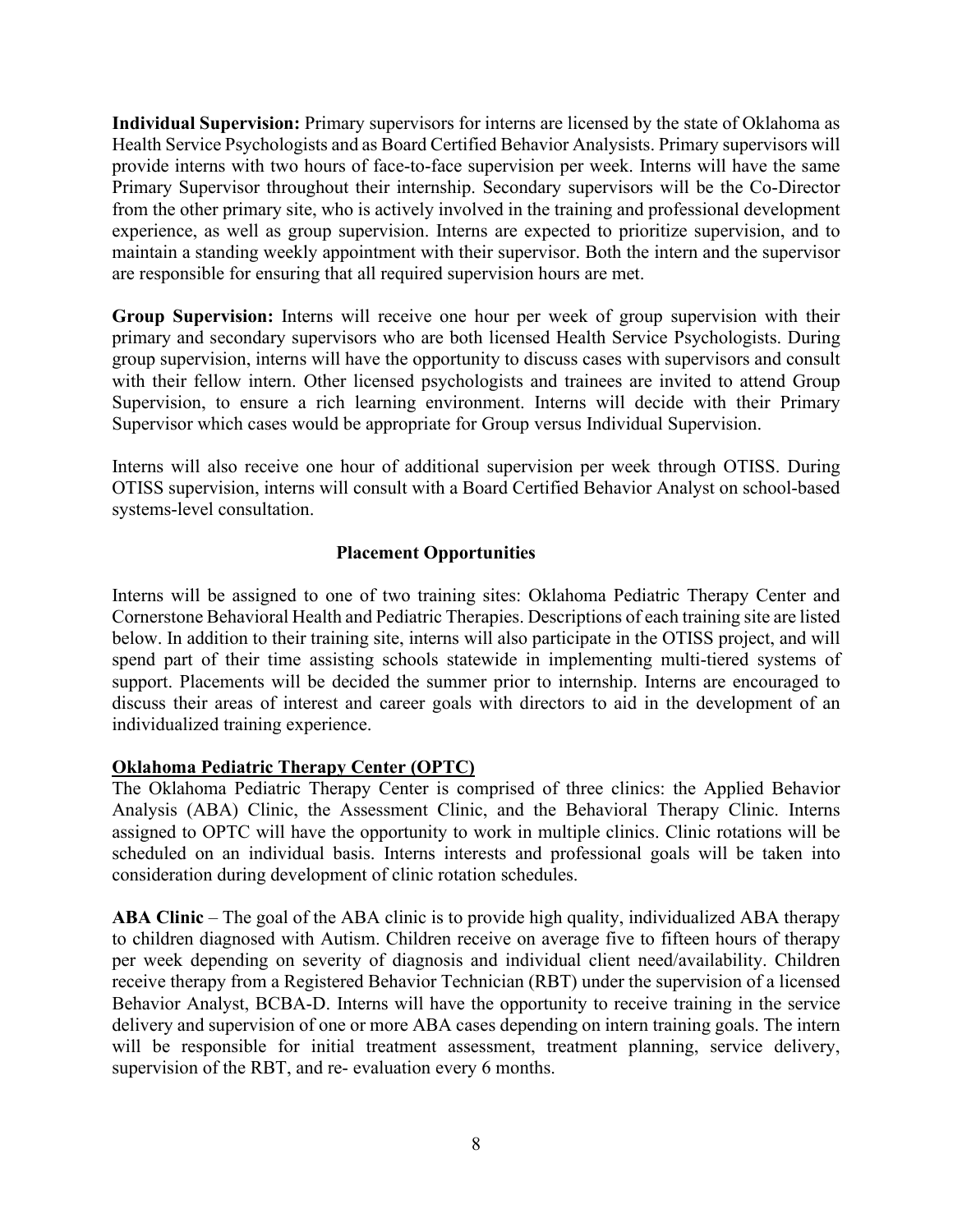**Assessment Clinic** – The goal of the Assessment Clinic is to provide comprehensive diagnostic assessments for children and adolescents suspected of having a mental health disorder or disability. Interns will be responsible for conducting a thorough background interview, administering standardized assessments, scoring and analyzing assessment data, writing a comprehensive assessment report, and delivering feedback to caregivers. The intern will conduct one to two assessments per week depending on intern training goals.

**Behavioral Therapy Clinic** – The goal of the Behavior Therapy Clinic is to provide individualized therapy to children and families of children diagnosed with Pediatric Developmental Disabilities and Childhood Mental Health Disorders. The intern will conduct an intake evaluation using functional assessment procedures, identify 1-2 behaviors to target for initial treatment and develop and train parents in intervention procedures. The intern will conduct follow up appointments to assess response to treatment interventions and target additional behaviors.

# **Cornerstone Behavioral Health and Pediatric Therapies (CSBH)**

Cornerstone is a private, interdisciplinary clinic with two locations in the OKC metro area. Clinicians provide psychological evaluations for children ages 2-18 examining concerns of autism spectrum disorder, ADHD, anxiety, depression, and other behavioral disorders. Clinicians also have the opportunity to provide individual & family counseling, Parent-Child Interaction Therapy, and Applied Behavior Analysis. Other services provided in the clinic include Speech and Language Therapy, Occupational Therapy, Feeding Therapy and Social Skills Groups. Interns will have the opportunity to work alongside other disciplines for a more comprehensive training experience and have the ability to work with clients from urban, suburban, and rural Oklahoma. Cornerstone Behavioral Health & Pediatric Therapies is divided into three components: Assessment, Behavior Therapy, ABA – or a combination of all three.

**Assessment**: Interns will have the opportunity to shadow a licensed psychologist on active cases, assist with the assessment process, and then individually complete an evaluation from start to finish with the psychologist's feedback. After the completion of the training phase, the intern will carry a caseload of 1-2 assessments per week and will be responsible for the diagnostic interview, assessment, scoring of testing materials, comprehensive report writing, a feedback of findings with the parent. The intern will be provided with the unique experience of learning how to bill and be reimbursed from insurance companies within a private practice setting.

**Behavior Therapy**: Interns will have the opportunity to shadow a licensed psychologist on active cases and assist with treatment planning and assessment of progress towards treatment goals. After the training period, the intern will be assigned 8-10 behavior therapy clients. The intern will be responsible for the intake, identification of problem behaviors, functional assessment, treatment planning, and scheduling follow up appointments. The clinical orientation of behavior therapists at Cornerstone is heavily rooted in ABA. As such, the intern will have the opportunity to be supervised by a BCBA-D.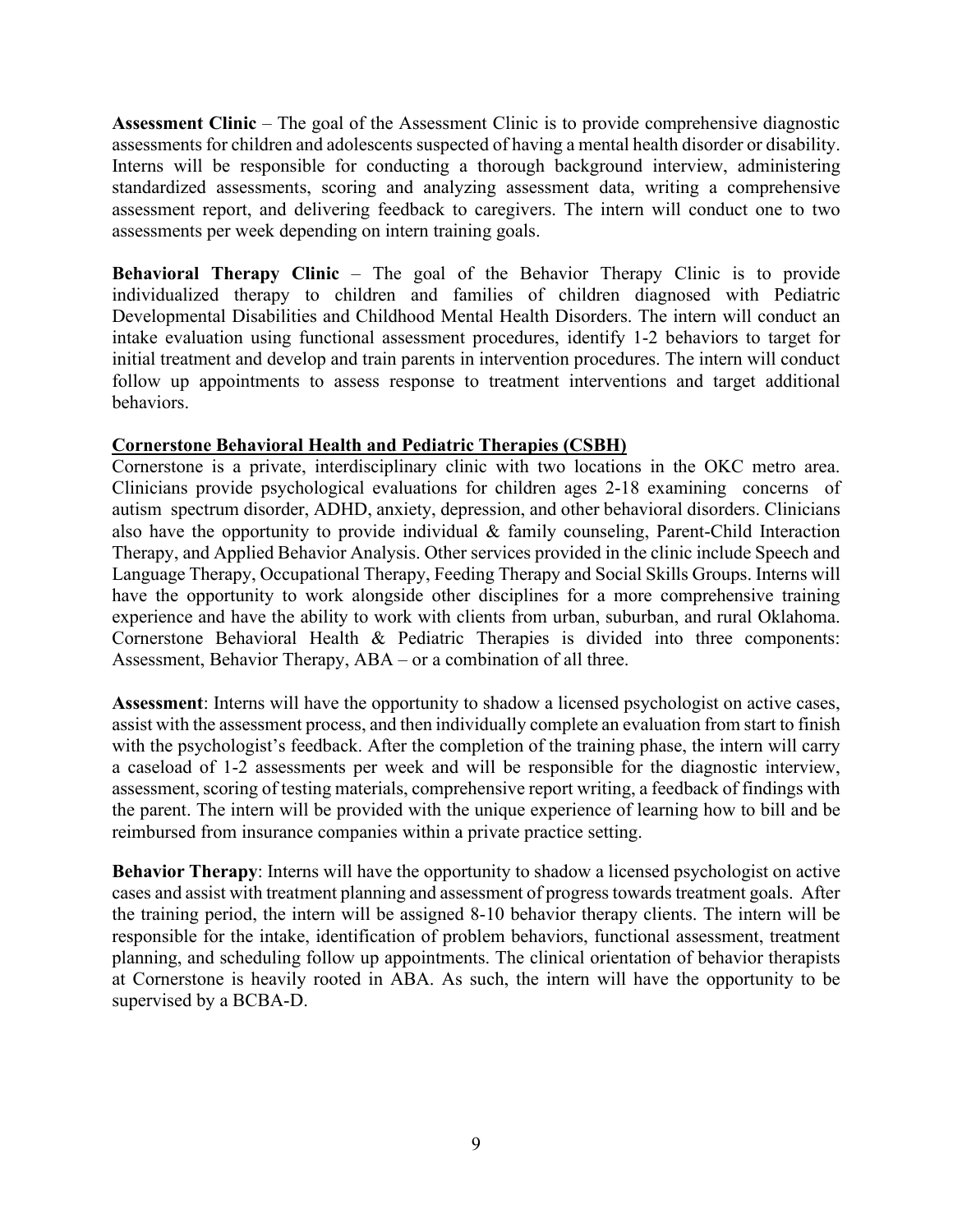**ABA Clinic** – Cornerstone Behavioral Health & Pediatric Therapies has two separate ABA clinics (Edmond and MWC). Each clinic is supervised by a Board Certified Behavior Analyst. Children receive several hours of intensive ABA in the clinic, some hours in the home, and some in the school setting. Interns interested in more intensive ABA will be provided the opportunity to work alongside BCBAs as well as their Primary Supervisor who is a BCBA-D.

#### **The Oklahoma Tiered Intervention System of Support Project (OTISS)**

The Oklahoma Tiered Intervention System of Support, OTISS, is Oklahoma's intervention model for identifying and addressing academic and behavioral difficulties that interfere with PreK-12 student success. This model was developed by the 2011 Oklahoma State Personnel Development Grant II (OK SPDG II), a grant to the Oklahoma State Department of Education from the U.S. Department of Education; it continues to be supported by the 2017 State Personnel Development Grant III (SPDG III). The primary goal of OTISS is to improve student academic and behavioral outcomes using research-based interventions matched to the needs and levels of students. Critical components of OTISS include: Leadership, Teaming, Professional Development, Universal Screening/Benchmarking, Tiered Interventions, Progress Monitoring, Data-Based Decision Making, and Family Engagement.

Through OTISS, the intern will serve as an external site coach to schools participating in the OTISS grant. The intern will assist schools in implementing MTSS for reading, math, writing, and behavior. The intern will also assist the school in program evaluation. The intern will report site progress back to an oversight committee and to other site coaches. The intern will attend didactic training once weekly through the OTISS project.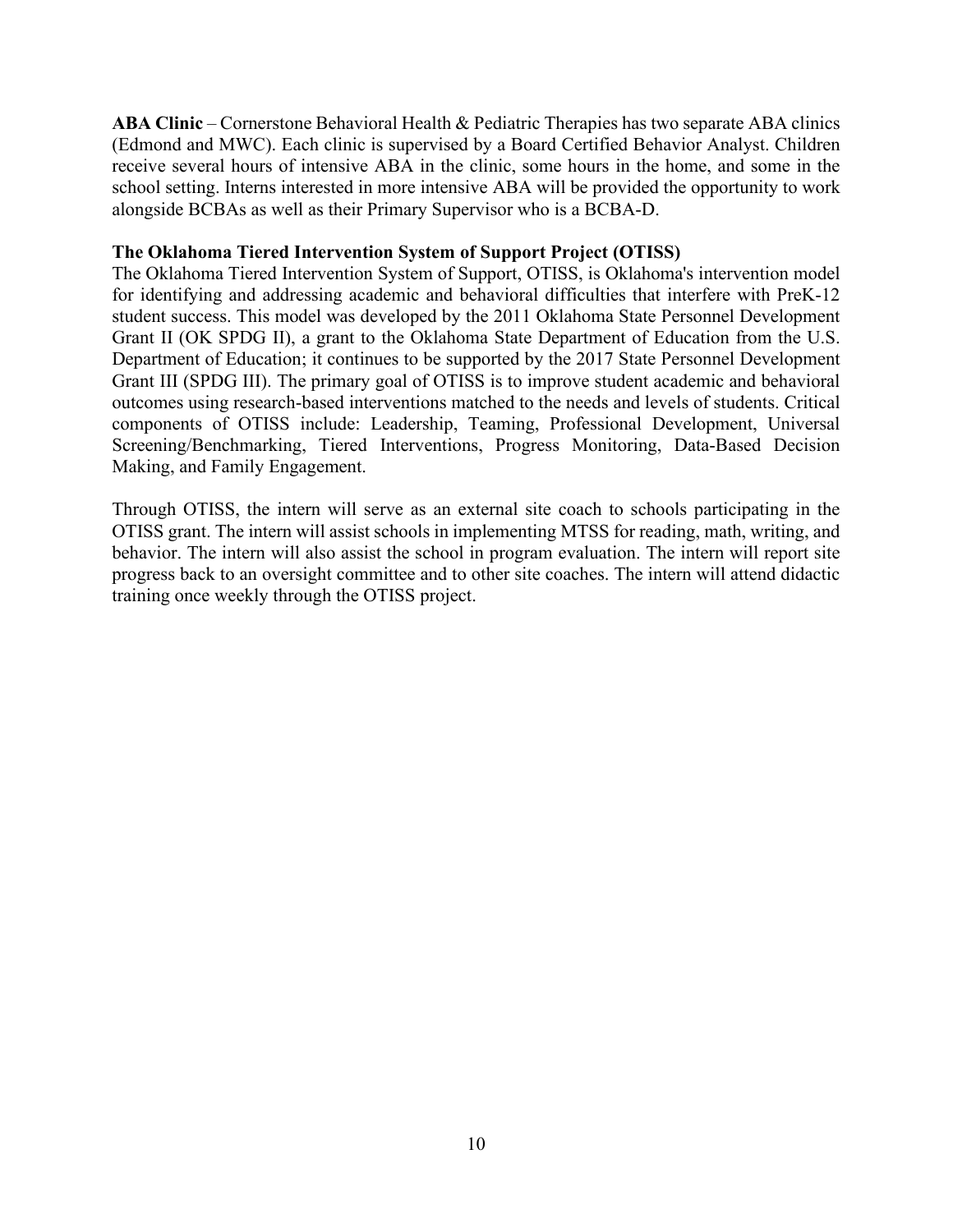## **Goals and Objectives for Interns**

## **Profession-Wide Competencies:**

The Oklahoma Private Practice Internship Consortium Training Program aims to prepare Interns for entry-level practice in the nine profession-wide competencies of Health Service Psychology that are outlined in this evaluation form. Each profession-wide competency contains a list of items comprising the competency. During the evaluation period (3 trimesters), each intern is rated on the items for each profession-wide competency. After each evaluation is complete, the doctoral intern's Primary Supervisor will send a copy to the Director of Clinical Training at the intern's graduate program so that the intern, Primary Supervisor, and Director of Clinical Training all have a copy for their records.

# **Research, Science, and Evaluation**

**Goal:** The intern will demonstrate the ability to integrate science and practice. This includes the ability to produce new knowledge, critically evaluate and use existing knowledge to solve problems, and disseminate research. The intern will demonstrate the substantially independent ability to critically evaluate and disseminate research or other scholarly activities (e.g., case conferences, presentations, publications) at the local, regional and/or national level.

## **The intern will:**

- 1. Seek and read scientific literature in domains relevant to clinical practice
- 2. Approach practice using processes of critical thinking, hypothesis testing, and other elements of the scientific method
- 3. Demonstrate evidence-based practice incorporating best available research, patient values, and sound clinical judgement
- 4. Use measures to evaluate progress and outcomes of clinical practice
- 5. Effectively use data to guide clinical decision making
- 6. Critically evaluate and disseminate research in a culturally sensitive and clinically relevant manner
- 7. Use research skills for quality improvement or program development as related to clinical services
- 8. Demonstrate research skills relevant to the clinical rotation

# **Ethical and Legal Standards**

**Goal:** The intern will be knowledgeable and act in accordance with the current version of the APA Ethical Principles and Code of Conduct; relevant laws, regulations, rules, and policies governing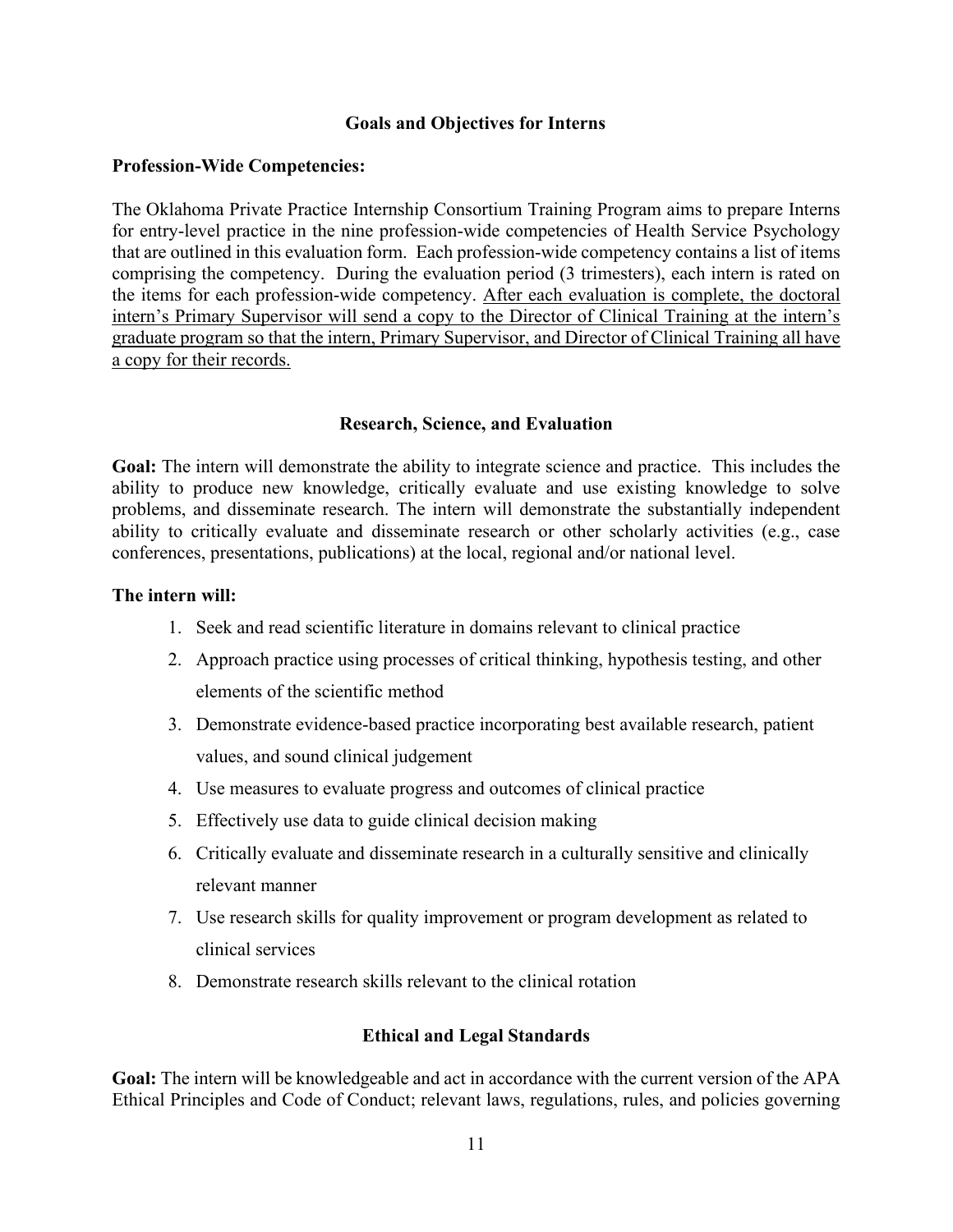Health Service Psychology; relevant professional standards and guidelines; and relevant state statutes. Interns will be expected to recognize ethical dilemmas as they arise, apply ethical decision-making processes in order to resolve the dilemma, and conduct themselves in an ethical manner in all professional activities.

# **The intern will:**

- 1. Demonstrate knowledge and adherence to APA Ethical Guidelines
- 2. Demonstrate motivation and initiative to learn about relevant state laws and policies
- 3. Recognize ethical dilemmas and applies ethical decision making process
- 4. Understand the range and the limits of psychological practice
- 5. Navigate professional role with appropriate boundaries

# **Individual and Cultural Diversity**

**Goal:** The intern will develop the ability to conduct all professional activities with sensitivity to human diversity. Interns will demonstrate knowledge, awareness, sensitivity, and skills when working with diverse populations, demonstrate an understanding of how their own personal/cultural history, attitudes, and biases may affect how they understand and interact with people different from themselves; have knowledge of the current theoretical and empirical knowledge base as it relates to addressing diversity in all professional activities; possess the ability to integrate awareness and knowledge of individual and cultural differences in the conduct of professional roles; and work effectively with individuals whose group membership, demographic characteristics, and worldviews are different from their own.

## **The intern will:**

- 1. Provide psychological services to individuals from various backgrounds (ethnic, religious, cultural, SES) in a sensitive manner
- 2. Integrate awareness and knowledge of diversity in professional roles
- 3. Understand concept of disparities in health care services
- 4. Demonstrate awareness of own reaction to clients from various backgrounds and uses supervision to process and learn
- 5. Explore own implicit biases and impact on clinical care
- 6. Demonstrate knowledge of the current theoretical and empirical knowledge base as it relates to addressing diversity in all professional activities including research, training, supervision/consultation, and service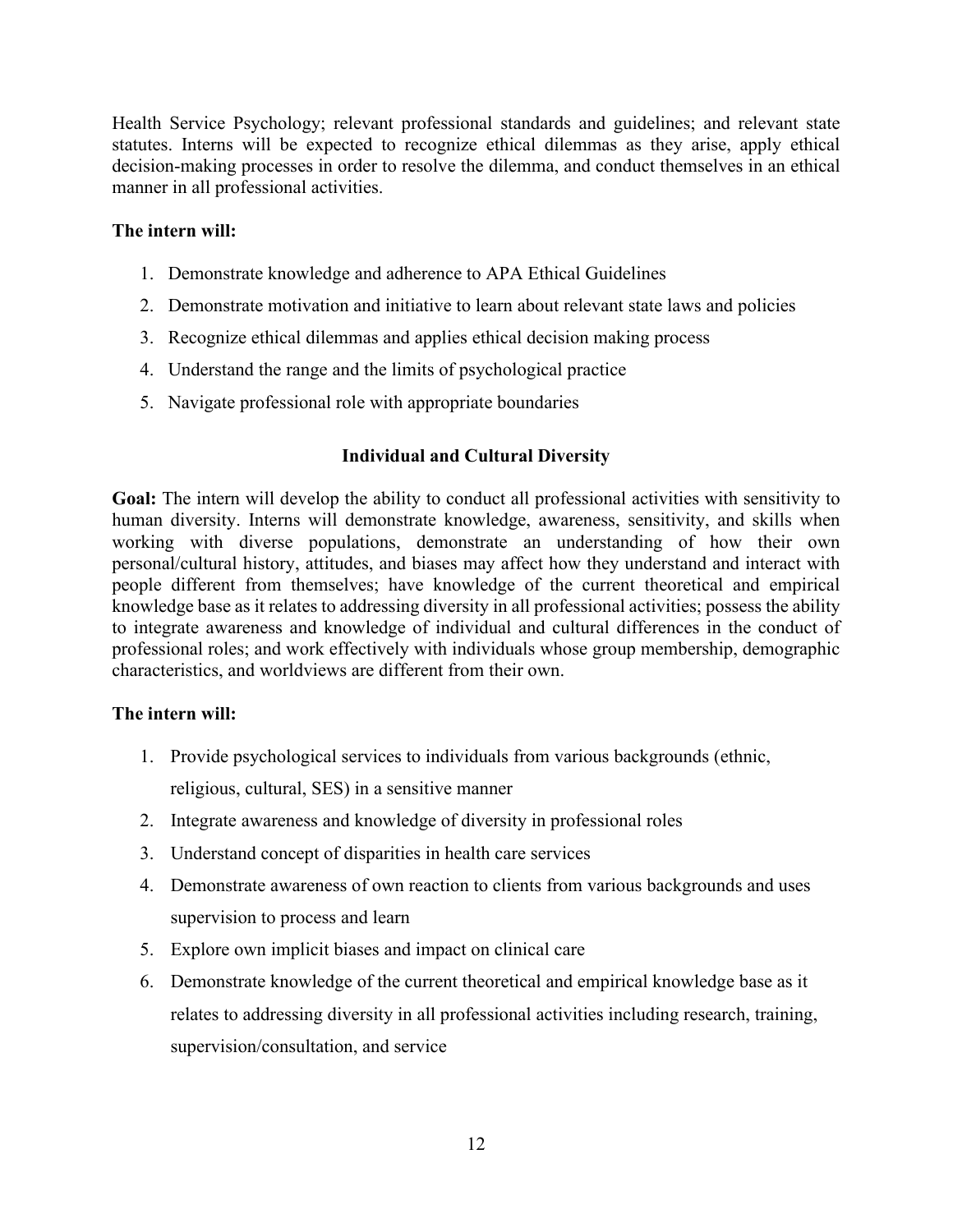# **Professional Values and Attitudes**

**Goal:** The intern will behave in ways that reflect the values and attitudes of psychology, including integrity, professional identity, accountability, lifelong learning, and concern for the welfare of others. Interns are expected to actively seek and demonstrate openness and responsiveness to feedback and supervision

## **The intern will:**

- 1. Behave in ways that reflect the values of psychology
- 2. Engage in self-reflection and explores opportunities for professional growth
- 3. Demonstrate an openness and responsiveness to feedback
- 4. Represent psychology effectively across settings in the Private Practice setting
- 5. Present self to others in a professional manner (e.g., speech, dress, demeanor)
- 6. Respond professionally in increasingly complex situations with a greater degree of independence

## **Communication and Interpersonal Skills**

**Goal:** The intern will develop interpersonal skills and communication skills to aid in service delivery, activity, and interaction with others in all activities and contexts. Additionally, interns will apply these skills to psychological reports and feedbacks with parents, clients, and school or agency staff.

## **The intern will:**

- 1. Develop and maintain effective relationships with a wide range of individuals
- 2. Effectively communicate verbal, nonverbal, and written information
- 3. Demonstrate an openness and responsiveness to feedback
- 4. Be respectful and appropriate when communicating to various leaders in the health center
- 5. Demonstrate ability to have difficult conversations with clients, peers, supervisors, and other professionals

#### **Assessment**

**Goal:** The intern will demonstrate competence in conducing evidence-based assessments, including the ability to select, conduct, and interpret standardized psycho-educational assessments, structured and semi-structured interviews, and standardized behavioral checklists and screeners; conduct specialized assessments (i.e., ASD, AD); generate permanent products; and provide appropriate feedback to stakeholders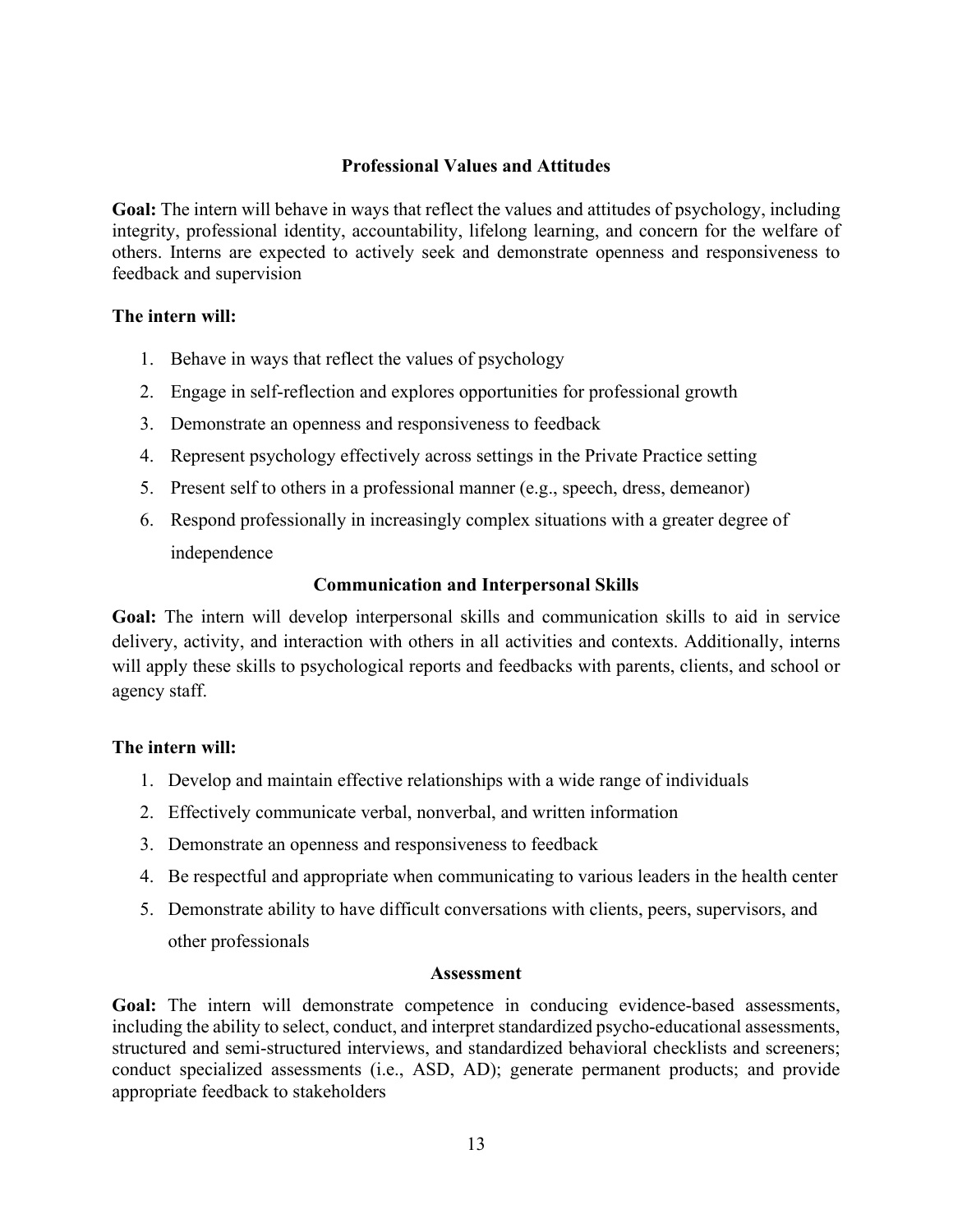## **The intern will:**

- 1. Conduct diagnostic interviews balancing rapport, information gathering, and understanding human behavior within its context
- 2. Demonstrate knowledge of functional and dysfunctional behaviors, patient strengths, psychopathology and selects appropriate DSM-5 diagnosis
- 3. Systematically collect information from a variety of relevant sources in a culturally sensitive manner
- 4. Select appropriate, empirically supported (when available) assessment tools (e.g., tests, interviews, etc.)
- 5. Interpret results competently with developmental and cultural sensitivity to inform conceptualization
- 6. Demonstrate accuracy in scoring, interpretation, and communicating findings to patients
- 7. Write coherent reports which addresses major issues, referral questions, and make appropriate recommendations

# **Intervention (e.g., individual, group, family therapy)**

**Goal:** The intern will demonstrate competence in evidence-based interventions derived from a variety of theoretical orientations or approaches, with specific emphasis placed on evidence-based practice. The level of intervention includes individual and group, though other levels of intervention may be applicable (i.e., groups, families, communities, other systems).

# **The intern will:**

- 1. Displays appropriate relationship skills with patients
- 2. Adjusts relationship based on client's developmental or cognitive level
- 3. Recognizes therapeutic boundaries and responsibilities
- 4. Is aware of own reactions to patients and addresses effectively in supervision
- 5. Develops an appropriate theory driven case formulation
- 6. Sets appropriate treatment goals that arise from case formulation
- 7. Selects appropriate empirically supported (when available & clinically indicated) intervention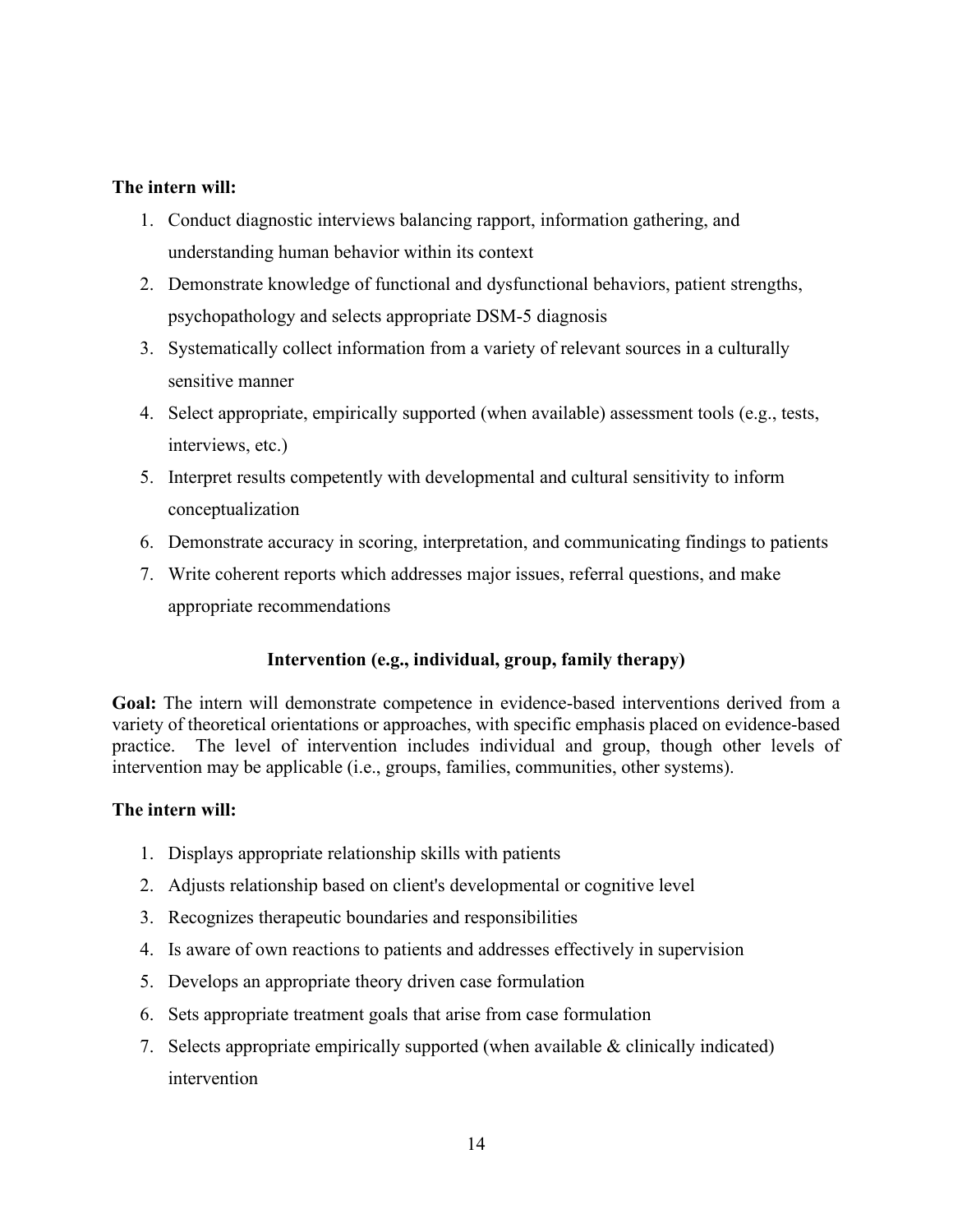- 8. Implements intervention with appropriate skill and flexibility
- 9. Tracks and manages therapy process and evaluates effectiveness of interventions
- 10. Takes responsibility for case management
- 11. Able to use safety planning with high risk and suicidal/homicidal patients
- 12. Manages crises and emergencies appropriately
- 13. Communicates as appropriate with relevant parties (e.g., parents, schools, referral source)
- 14.

# **Supervision**

**Goal:** Supervision involves the mentoring and monitoring of trainees and others in the development of competence and skill in professional practice, and the effective evaluation of those skills. Interns are expected to act as role models and maintain responsibility for the activities they oversee. Opportunities for supervision include working with practicum students and co-therapists in the provision of psychological services.

## **The intern will:**

- 1. Understands ethical issues in the supervisory relationship
- 2. Respects supervisory process and accepts supervisor input
- 3. Seeks supervision appropriately and comes prepared for supervision
- 4. If relevant, provides effective supervision to a practicum therapist
- 5. Comprehends various models of supervision
- 6. If relevant, identifies "parallel process" in supervision and uses it effectively

## **Consultation and Interprofessional/Interdisciplinary Skills**

**Goal:** The intern will intentionally collaborate with professionals and other individuals or interdisciplinary groups to address a problem, seek or share knowledge, and/or promote effectiveness in professional activities.

## **The intern will:**

- 1. Demonstrates knowledge and respect for the roles and perspectives of other professions
- 2. Works effectively in a team based setting
- 3. Is able to approach difficult situations rather than avoid
- 4. Consults effectively with other members of the health care team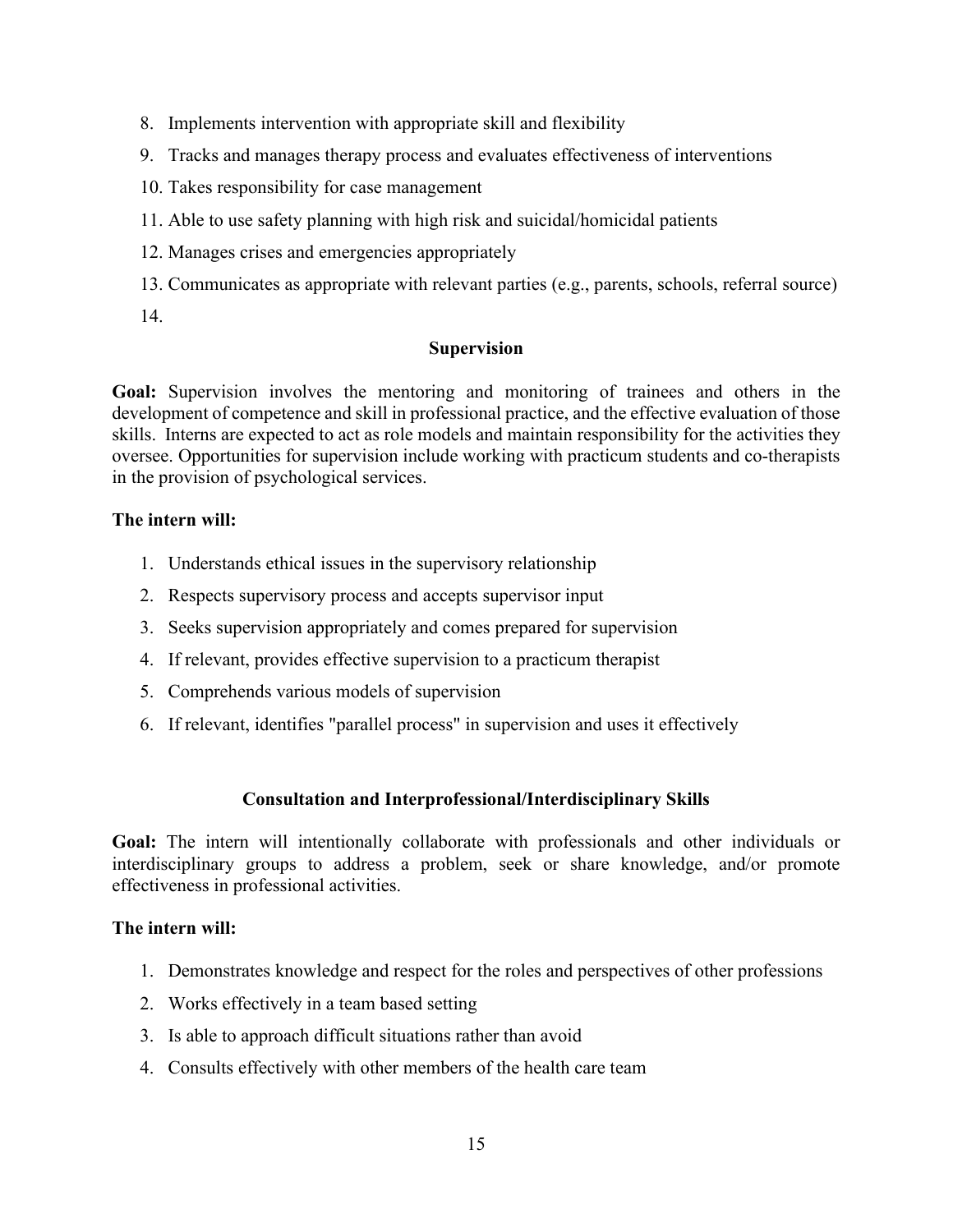# **Internship Guidelines**

<span id="page-15-0"></span>The OPPIC Internship will meet the following criteria:

- 1. The internship provides training in a range of assessment and intervention activities conducted directly with clients.
- 2. Interns have at least one clearly designated staff member who is responsible for the integrity and quality of the training program. Both training directors are licensed by the Oklahoma State Board of Examiners of Psychologists (OSBEP).
- 3. Each doctoral intern has two or more doctoral staff as supervisors, both of whom have at least 2 years of experience and are actively licensed by the OSBEP (i.e., both Co-Directors). The Primary Supervisors for doctoral internship must be licensed as Psychologists.
- 4. At least 40% of the intern's time is spent in service delivery, which includes consultation and other indirect services. At least 25% of that time is direct service.
- 5. The internship includes a minimum of four hours per week of supervision; at least two hours per week are formal, face-to-face individual supervision.
- 6. An average of at least two hours per week is spent in training activities such as conferences, didactic presentations, psychology seminars, or additional individual supervision.
- 7. Dissertation/research is supported up to ten percent of the internship total hours at a rate of no more than four hours each week. Time is not cumulative. Supported study time must occur on site with the exception of one day of absence for dissertation defense.
- 8. Training is post-practicum level.
- 9. The internship has a minimum of two full-time interns at the internship level of training during applicant's training period.
- 10. Interns have the title of "Doctoral Intern."
- 11. The internship has a written statement or brochure that describes the goals and content of the internship, clearly stated expectations for quality and quantity of trainee's work and is available to prospective interns.
- 12. A year of full-time, supervised experience in the internship is defined as a minimum of 40 hours per week experience/employment for 52 weeks, providing for 2000 doctoral internship hours.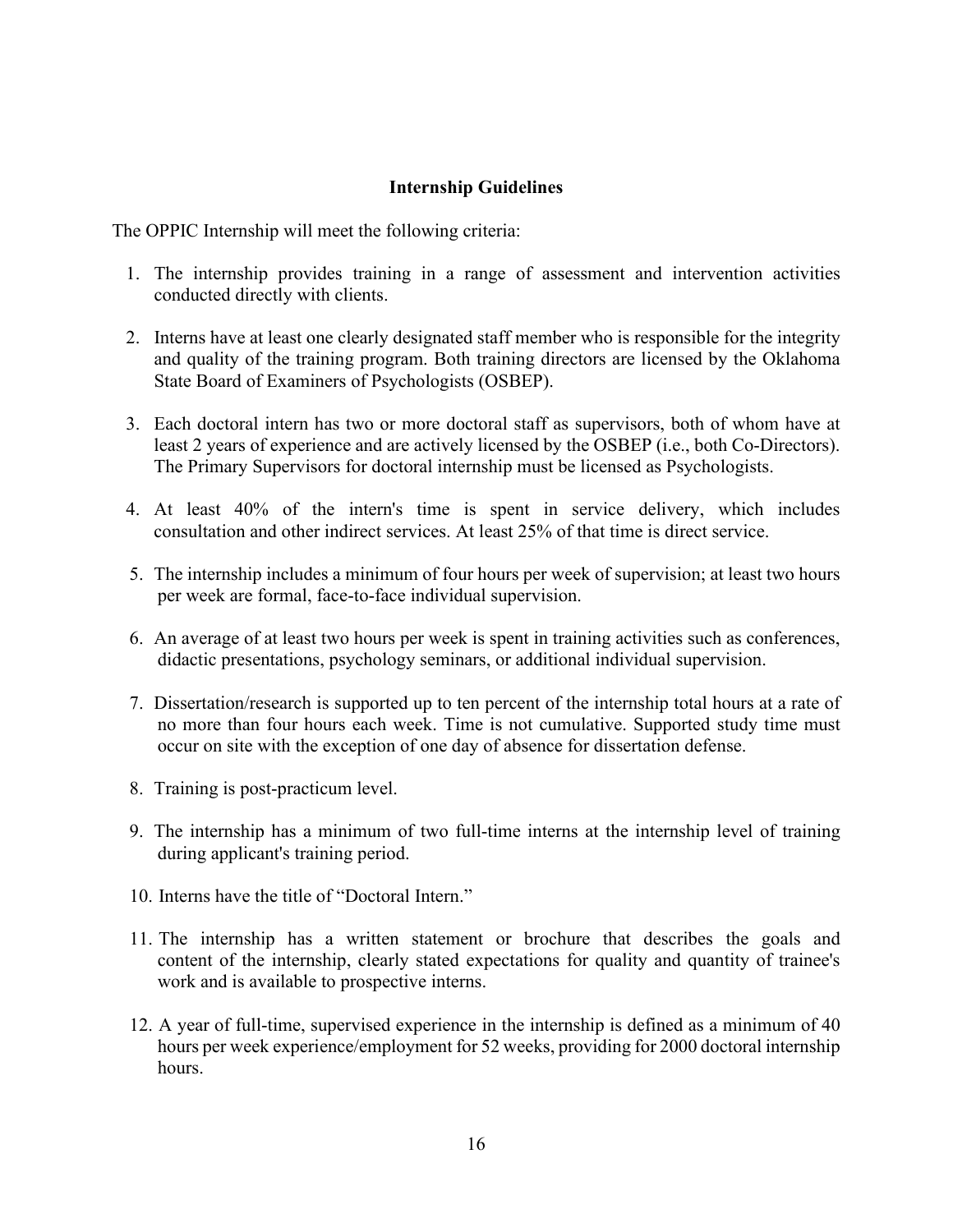# **Contract and Benefits**

<span id="page-16-0"></span>The Oklahoma Private Practice Internship Consortium will provide the Intern with the following:

- 1. A written contractual agreement specifying the intern as an at-will employee for a term of one year (12 months) and terms of compensation including the amount of compensation and prorating of salary into twelve equal monthly paychecks.
- 2. An annual salary of \$22,000+ is paid as a stipend. This salary is expected for the 2020-2021 calendar year; however, OPPIC reserves the right to amend salaries when the new budget is approved. Auto mileage is reimbursed.
- 3. Employee benefits consistent with those of staff include:
	- a. Five days of sick leave and two professional days
	- b. Paid time off for major holidays (Labor Day, Memorial Day, New Year's Day, Christmas Day, Thanksgiving Day, and the  $4<sup>th</sup>$  of July)
	- c. Student health insurance benefits
	- d. An appropriate work environment including adequate equipment, materials, secretarial support services, and office facilities (desk, bookshelf, phone, voice mail, email).

Each intern is provided with:

- 1. Internship Training Manual specifying goals and objectives for the internship.
- 2. Access to assessment protocols and testing equipment
- 3. Voice mail system and an email address.
- 4. Adequate office space
- 5. Copying and clerical support.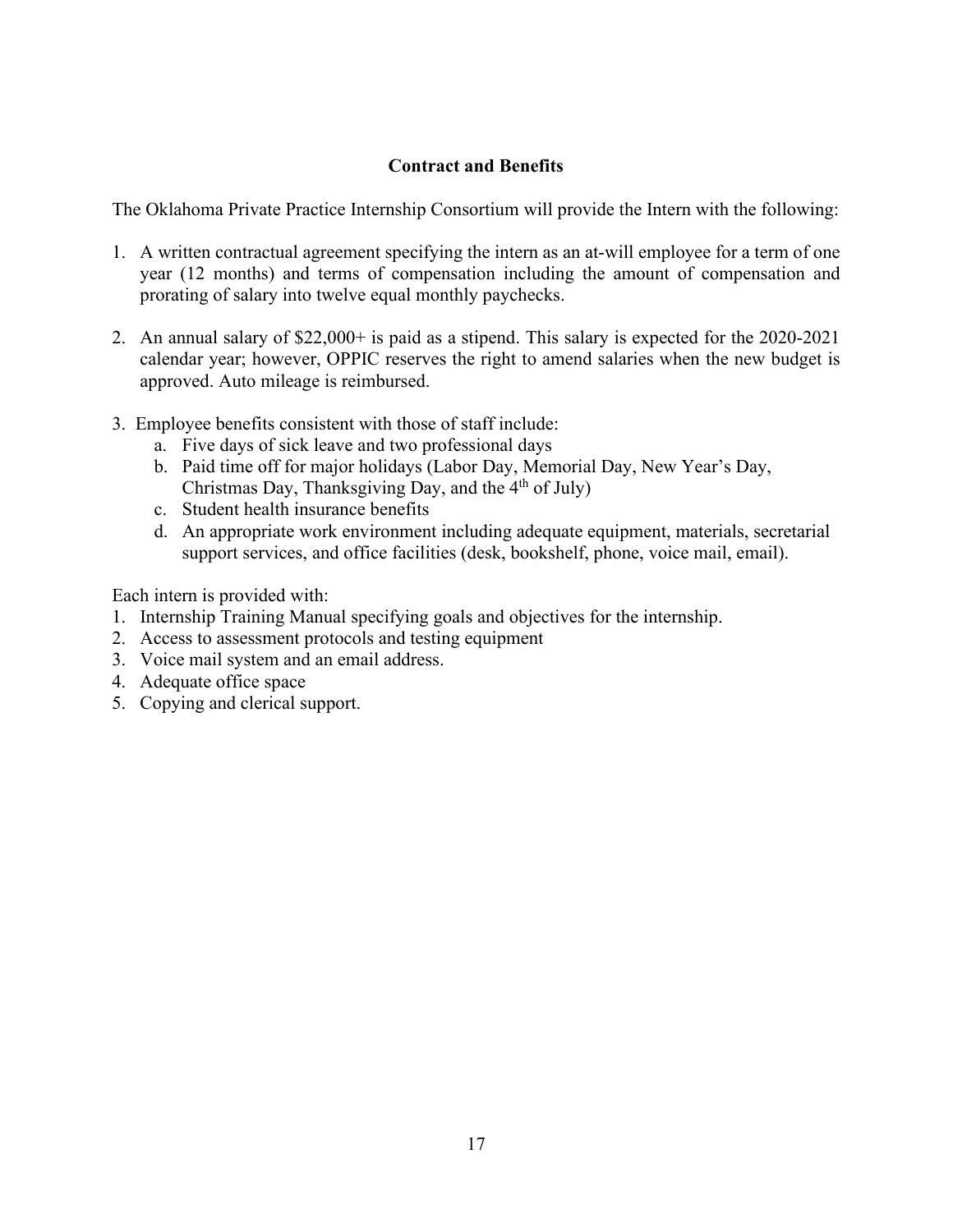## **Oklahoma Private Practice Internship Consortium Doctoral Internship Program**

# **Employee Complaints and Grievances**

<span id="page-17-0"></span> The Oklahoma Private Practice Internship Consortium understands the importance of the rights and safety of its interns. Interns are strongly encouraged to discuss actual or potential conflicts with supervisors in a professional and collegial manner. Should any situation not be readily resolved with their Primary Supervisor/Co-Director of Training, then they should contact the alternative Co-Director of Training (Secondary Supervisor). The OTISS supervisor is also a source of consultation. The internship holds no tolerance for harassment, discrimination, or unfair treatment toward any employee. The internship acknowledges that APA and APPIC share these concerns for the safety and security of interns.

The intern is strongly encouraged to first attempt to resolve the issue informally with the party involved. If the intern has attempted to do so unsuccessfully or believes he or she is unable to do so without the assistance of an external party, the intern is encouraged to proceed through as many of the following steps as may be necessary for the resolution of the problem.

## Informal Mediation

Either party may request a Co-Director of Training to act as a mediator, or to help in selecting a mediator who is agreeable to both the intern and supervisor. This person may be a member of either training site who is not directly involved with this complaint or their OTISS supervisor.

At this initial exploratory stage, the intern may speak confidentially to the staff member who will help to clarify the problem. If necessary, the staff member may, with the permission of the intern, perform an informal investigation which may include interviewing the parties involved or any party who has evidence concerning the validity of the complaint.

In some cases, this contact may be sufficient to resolve the complaint. Alternatively, mediation may result in recommended changes to the learning environment, or a recommendation that the intern change training sites in order to maximize the learning experience.

If informal mediation is unsuccessful in resolving the problem, then a formal grievance procedure will be initiated.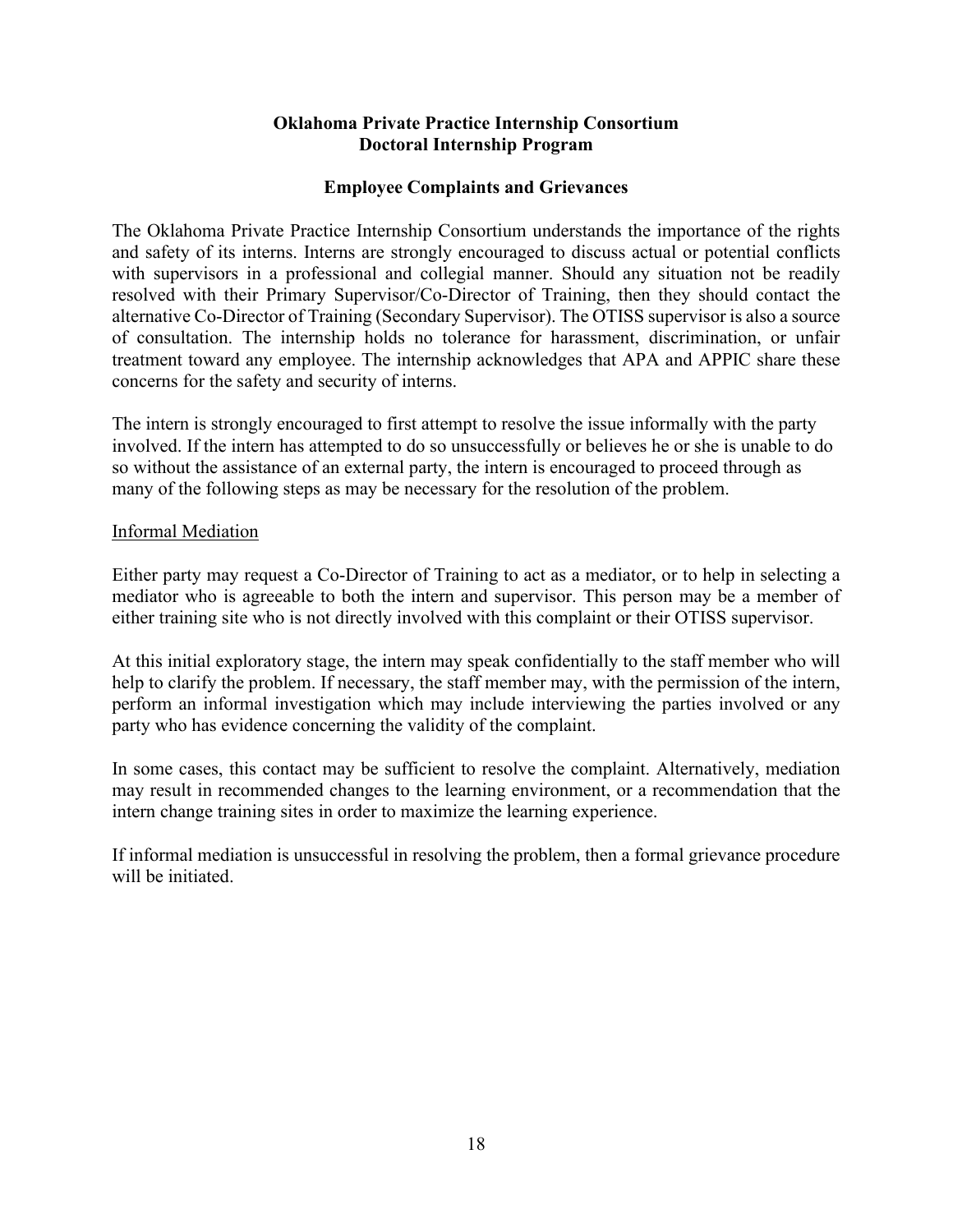## Formal Grievance Process

If this informal investigation fails to lead to the resolution of the concern, the intern may initiate the formal grievance process by sending a written request for intervention to the Owner(s) of the primary site.

The Owner(s) of the primary site will call a meeting of the Internship Committee (OTISS supervisor, Co-Directors of Training, and one additional licensed psychologist on staff) to review the complaint. If the complaint is directed toward one of the committee members, that person will not take part in the review process. If the grievance is regarding the Owner(s) of the primary site, it may be submitted directly to the Director of Training at Oklahoma State University.

The intern and Primary Supervisor will be notified of the date that such a review is occurring, and will be given the opportunity to provide the Committee with any additional information regarding the grievance. The Director of Clinical Training at the intern's graduate program will be informed, in writing, of the grievance and kept apprised of the review process, if not already informed (see above).

The Internship Committee will make every effort to determine the course of action that best promotes the intern's training experience. Once again, this may include recommended changes within the placement itself, a change in supervisory assignment or a change in rotation.

The intern will be informed, in writing, of the Internship Committee's decision and asked to indicate if he or she accepts or disputes the decision. If the intern accepts the decision, the recommendations will be implemented and the Director of Clinical Training at the intern's graduate program will be informed of the grievance outcome. If the intern disagrees with the decision, he or she may continue the grievance process with relevant professional organizations such as APA or APPIC.

Interns are also advised that they may pursue any complaint regarding unethical or unlawful conduct on the part of practitioners of psychology licensed in Oklahoma by contacting the office of the Oklahoma State Board of Examiners of Psychologists.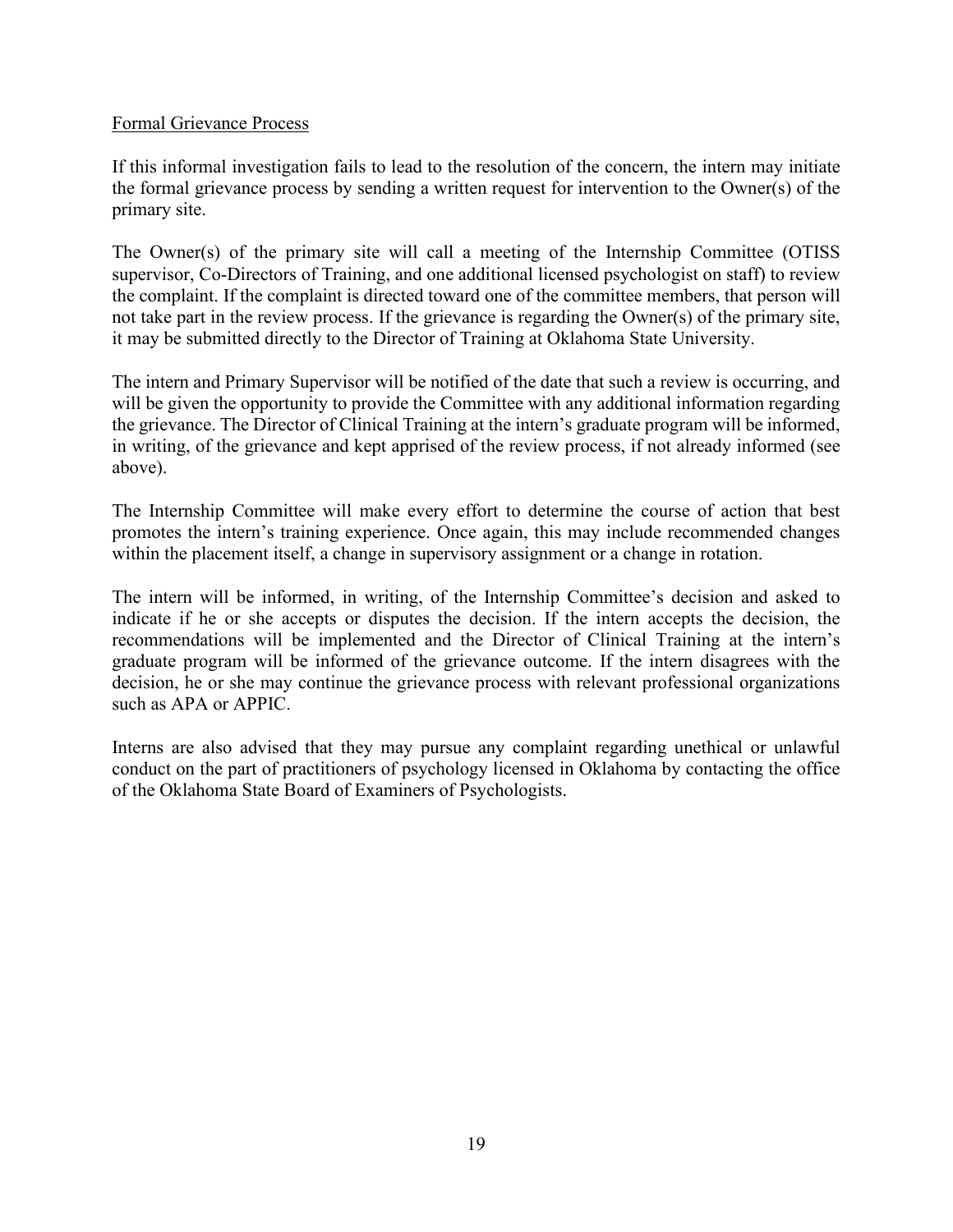# **Oklahoma Private Practice Internship Consortium Doctoral Internship Program Remediation, Continuance, and Termination Procedures**

<span id="page-19-0"></span>The internship program aims to develop professional competence. Rarely, an intern is seen as lacking the competence for eventual independent practice due to a serious deficit in skill or knowledge, or due to problematic behaviors that significantly impact their professional functioning. In such cases, the internship program will help interns identify these areas, and provide remedial experiences or recommended resources, in an effort to improve the intern's performance to a satisfactory degree. Very rarely, the problem identified may be of sufficient seriousness that the intern would not get credit for the internship unless that problem was remedied. Should this ever be a concern, the problem must be brought to the attention of the Co-Directors of Training at the earliest opportunity, so as to allow the maximum time for remedial efforts

# **Remediation and Continuance**

Formal Remediation will occur if an intern has received any scores of 1 (Beginner) on his/her first or second formative evaluation (and this score cannot be directly attributed to a lack of opportunity on the part of the program) and/or concerns occur in between formal evaluations that were not sufficiently remediated despite steps taken by the Primary Supervisor. Formal Remediation includes the following steps:

- A. The Co-Directors of Training will notify the intern, *in writing*, the following information, which will include feedback from the Primary Supervisor:
	- 1. If the concern(s) occur in between formal evaluations, the concern(s) will be sufficiently and thoroughly defined.
	- 2. If the concerns are directly related to a formal evaluation (i.e., an intern receives a score of 1 (i.e., Beginner) on the first or second evaluation), the Co-Directors will inform the intern that they have been notified of insufficient progress.
	- 3. The Co-Directors will detail the steps taken to informally remediate concerns and the outcome.
	- 4. The Co-Directors will inform the intern that a formal, Remediation Plan will be created by the Internship Training Committee during a Remediation Plan Meeting.
	- 5. The intern will be asked to respond in writing between the notice and the Remediation Plan Meeting, so that they may have input in regards to the plan.
	- 6. The intern will be provided with the date and location of the Remediation Plan Meeting and who will be in attendance (i.e., Internship Training Committee—Co-Directors, OTISS supervisor, Owner of primary site).
	- 7. In addition, the intern may request that a representative of the graduate program be invited to attend and participate as a non-voting member in any meetings of the Training Committee that involve discussion of the intern and his/her status in the internship.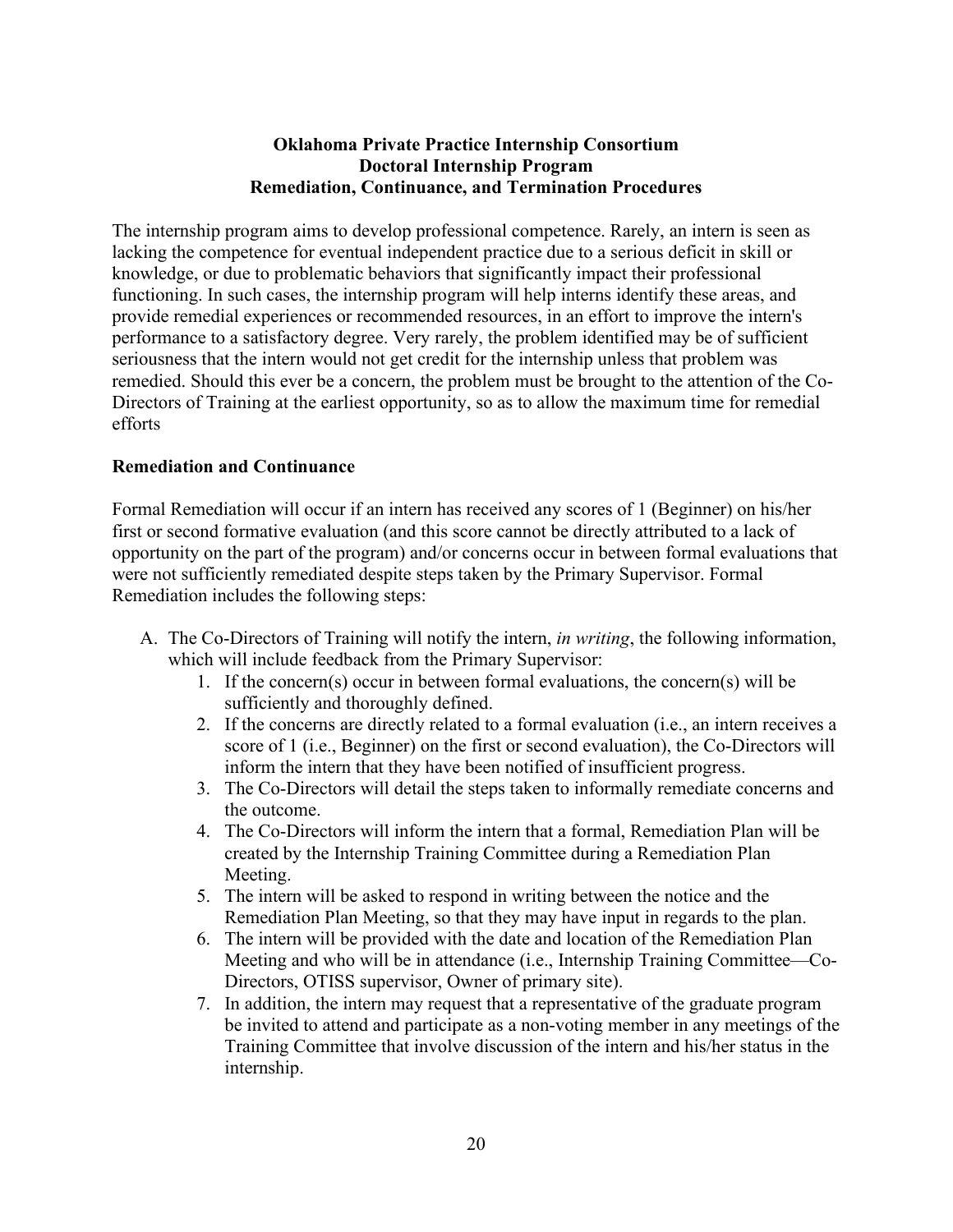- B. The Director of Clinical Training at the intern's graduate program will be notified, *in writing*, that Formal Remediation is necessary. The Director of Clinical training will also be provided with the above information (listed in "A") and will be asked to provide his/her input regarding the problem.
- C. The Remediation Plan Meeting will occur within 2 weeks of notice to the intern. During this meeting, the committee will review the concerns presented, the intern's response, and any input or feedback provided by the Director of Clinical Training at the intern's graduate program.
- D. The Internship Training Committee may need to make a decision as to whether it would be in the intern's best interests to remain in his/her current placement or whether a new placement will better assist in the intern's remediation. The Committee may issue guidelines for the type of rotation the intern should complete, in order to remedy such a deficit (A decision regarding whether the current placement is appropriate will be decided within 48 hours of the committee meeting; Should specific guidelines be created, the committee has one week to finalize these guidelines to present to the intern).
- E. Considering all information, a formal Remediation Plan will be created and will specify the kinds of knowledge, skills, and/or behavior that are necessary for the intern to develop in order to remedy the identified problem(s). The final plan will be provided to the Primary Supervisor, intern, and Director of Clinical Training at the intern's graduate program, within 48 hours.
- F. The intern and the Primary Supervisor/Co-Director will report to the remaining members of the Internship Training Committee on a regular basis, as specified in the plan (not less than twice between the implementation of the plan and the next formative evaluation, or other specified date) regarding the intern's progress. At these meetings, it will be determined whether the Remediation Plan should be concluded, continued and modified or if the Internship Training Committee should proceed to Due Process procedures.
- G. It is expected that the Co-Directors of Training will have regular contact with the Director Clinical Training at the intern's graduate program, in order to solicit input and provide updated reports of the intern's progress. These contacts will be summarized and will be placed in the intern's file.

## **Termination**

- A. If the intern is not making sufficient progress, or, if it becomes apparent that it will not be possible for the intern to receive credit for the internship, the Internship Training Committee will inform the intern and the Director of Clinical Training at the intern's graduate program, *in writing*, at the earliest opportunity.
- B. The decision for credit or no credit for an intern is made by the Internship Training Committee. The Internship Training Committee will base their decision on all available data, with particular attention to the intern's fulfillment of the Remediation Plan.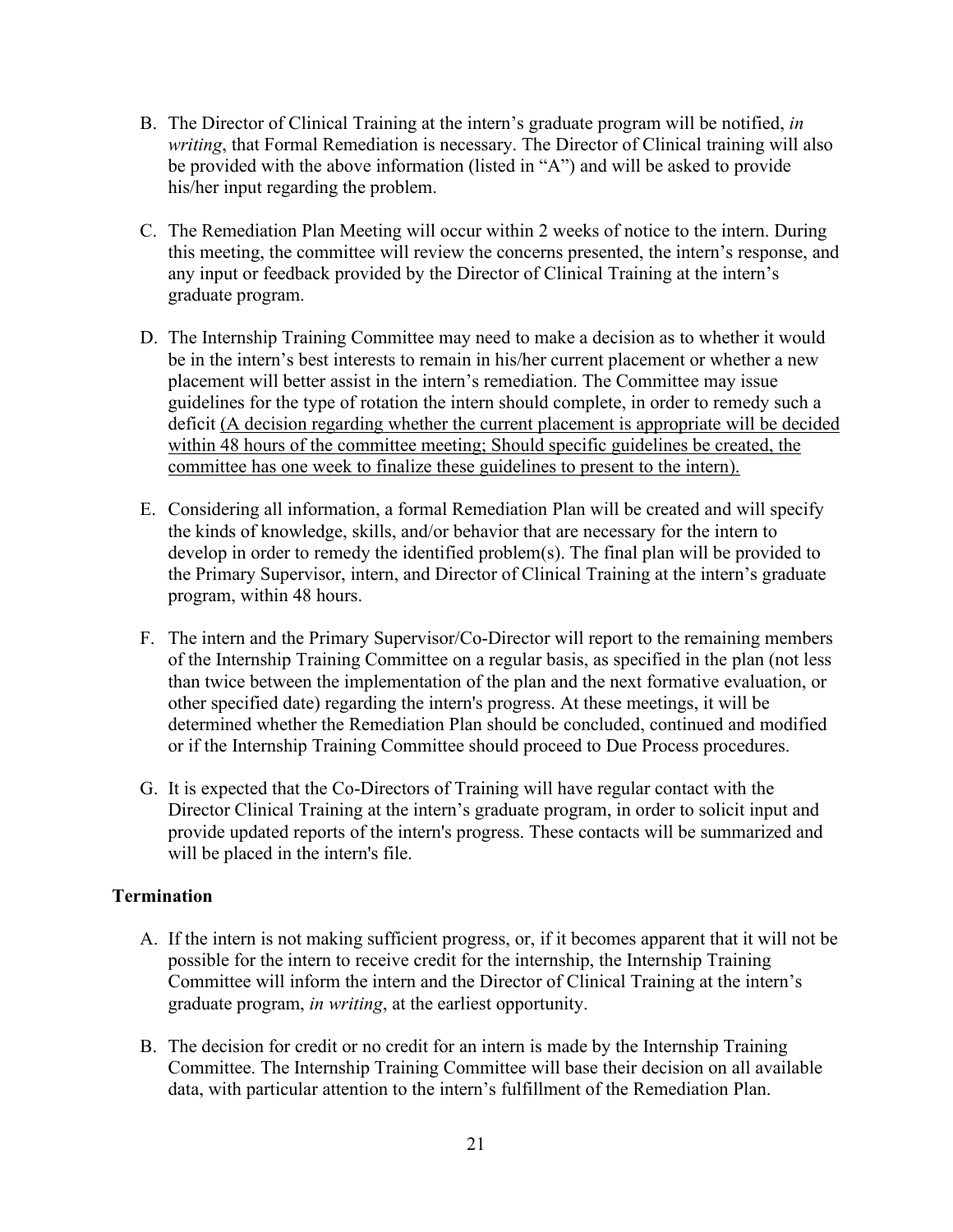- C. The intern may appeal the Internship Training Committee's decision by sending a written response within 48 hours.
- D. The Internship Training Committee will meet within 1 week of the written response to vote on whether the written response warrants further remediation.
- E. Should further remediation be deemed appropriate given the intern's written response, an additional Formal Remediation Plan Meeting will be scheduled and a new plan will be created.
- F. At any point, the intern may go through the steps outlined in APPIC Informal Resolution and Formal Complain Process, if they do not agree with the Internship Committee's final decision (please see page 25 of the internship training manual).
- G. In the case of illegal behavior, the internship program will adhere to the termination policy outlined by their primary internship site Employee Handbook.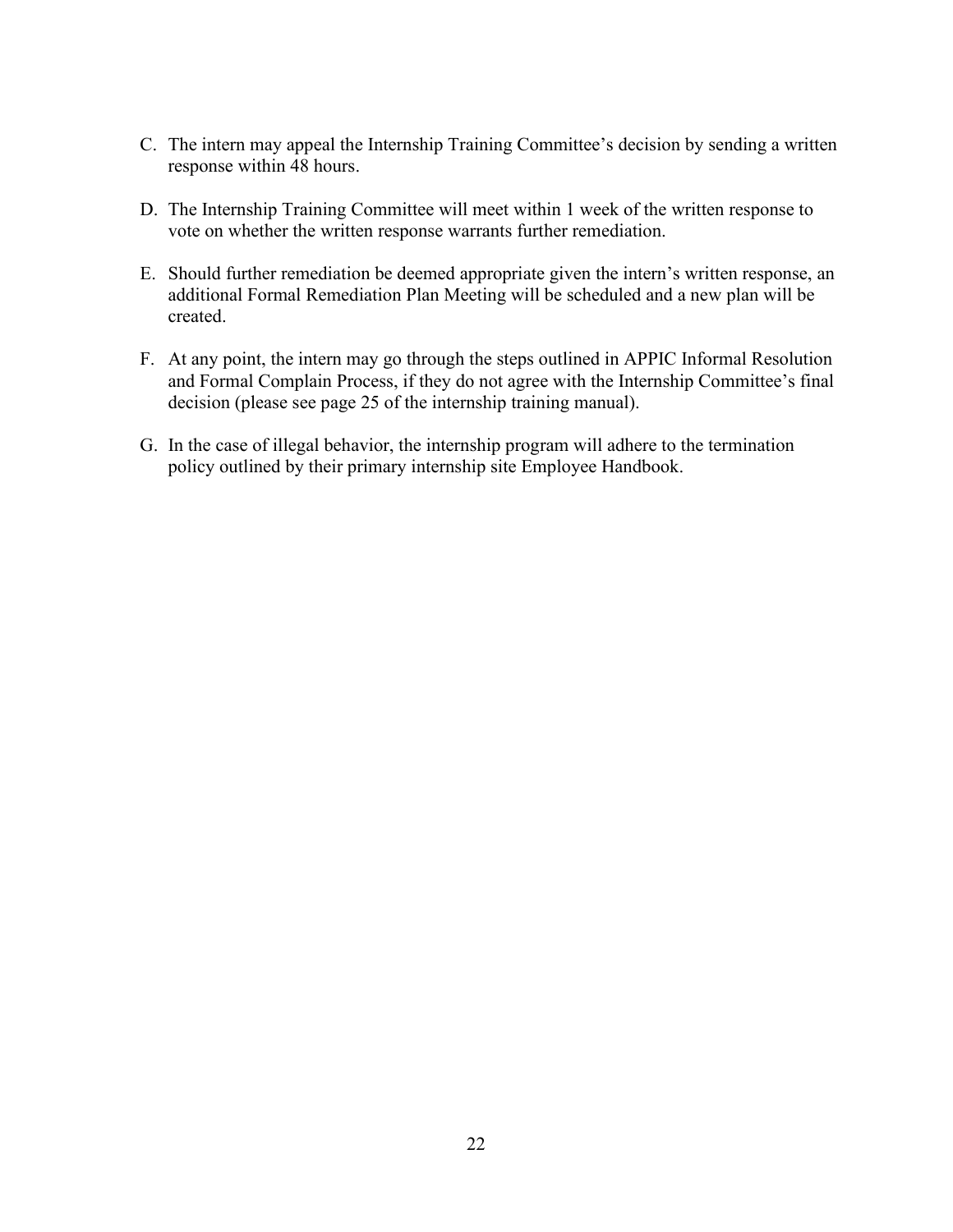## **OPPIC Doctoral Intern Performance Improvement Plan Form**

<span id="page-22-0"></span>**Date of Remediation Plan Meeting: Name of Intern: Primary Supervisor/Co-Director: Names of All Persons Present at the Meeting: Date for Follow-up Meeting(s):**

Circle all competency domains in which the Intern's performance does not meet the benchmark:

| Research, Science, and Evaluation      | Assessment                                                      |
|----------------------------------------|-----------------------------------------------------------------|
| Ethical and Legal Standards            | Intervention                                                    |
| Individual and Cultural Diversity      | Supervision                                                     |
| Professional Values and Attitudes      | Consultation and Interprofessional/<br>Interdisciplinary Skills |
| Communication and Interpersonal Skills |                                                                 |

Description of the problem(s) in each competency domain circled above:

Date(s) the problem(s) was brought to the Intern's attention and by whom:

A statement of the purpose of the hearing:

Committee findings of intern performance:

Recommendation(s) for disposition of the grievance: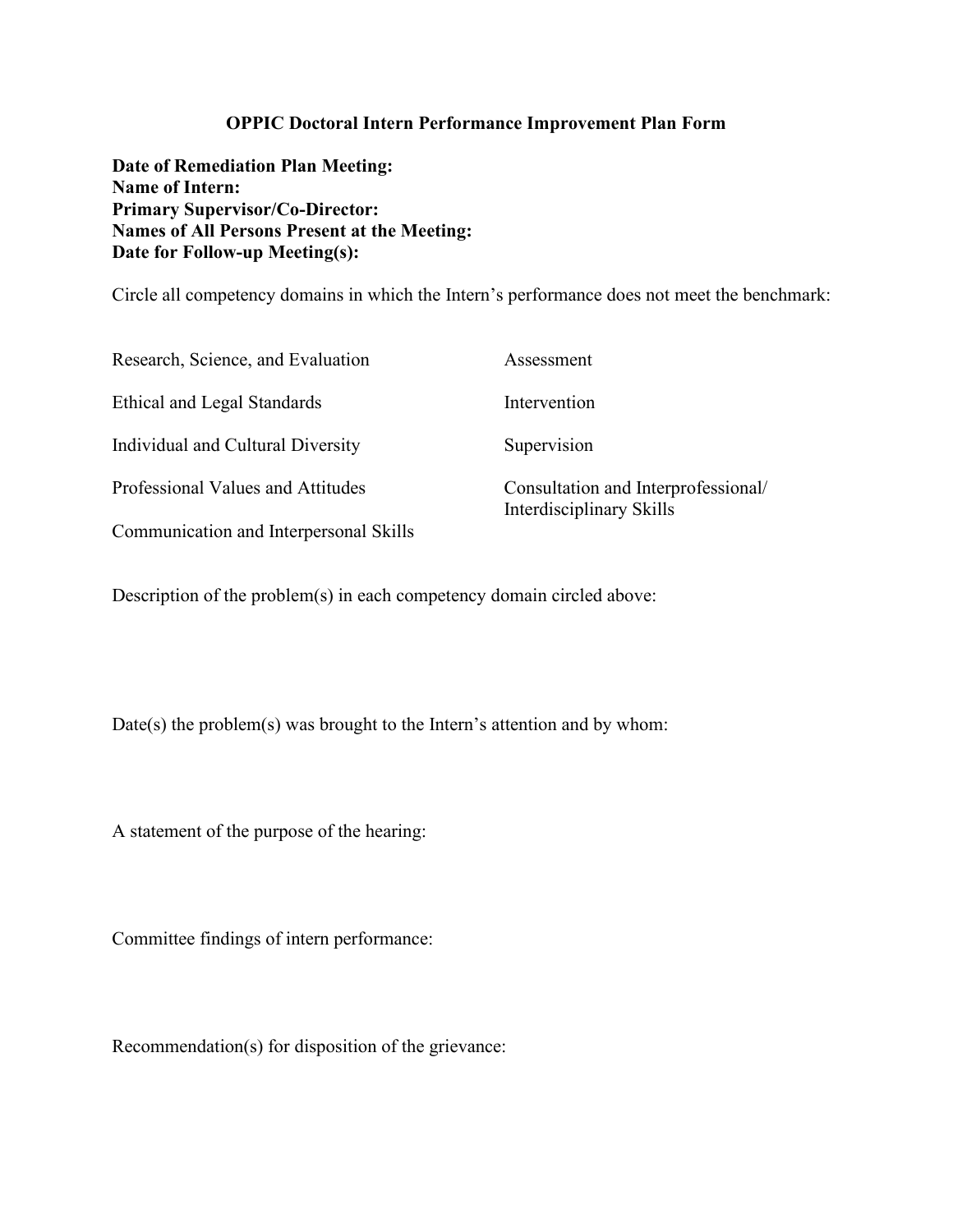| Recommendation | Performance goal for<br>Improvement | Performance Objectives | Date for Review |
|----------------|-------------------------------------|------------------------|-----------------|
|                |                                     |                        |                 |
|                |                                     |                        |                 |
|                |                                     |                        |                 |
|                |                                     |                        |                 |
|                |                                     |                        |                 |
|                |                                     |                        |                 |
|                |                                     |                        |                 |

AGREED BY THE PARTIES through their authorized signatures

For and behalf of OKLAHOMA STATE UNIVERSITY, OTISS PROJECT

……………………………………………….. Date ……………………

Name: ………………………………………………………

For and behalf of OKLAHOMA PEDIATRIC THERAPY CENTER

……………………………………………….. Date ……………………

Name: ………………………………………………………

For and behalf of CORNERSTONE BEHAVOR HEALTH AND PEDIATRIC THERAPIES

……………………………………………….. Date ……………………

Name: ………………………………………………………

CO-Director of Training – OPTC

……………………………………………….. Date ……………………

Name: ………………………………………………………

CO-Director of Training – CORNERSTONE

……………………………………………….. Date ……………………

Name: ………………………………………………………

Licensed Psychologist (Staff) – CORNERSTONE

……………………………………………….. Date ……………………

Name: ………………………………………………………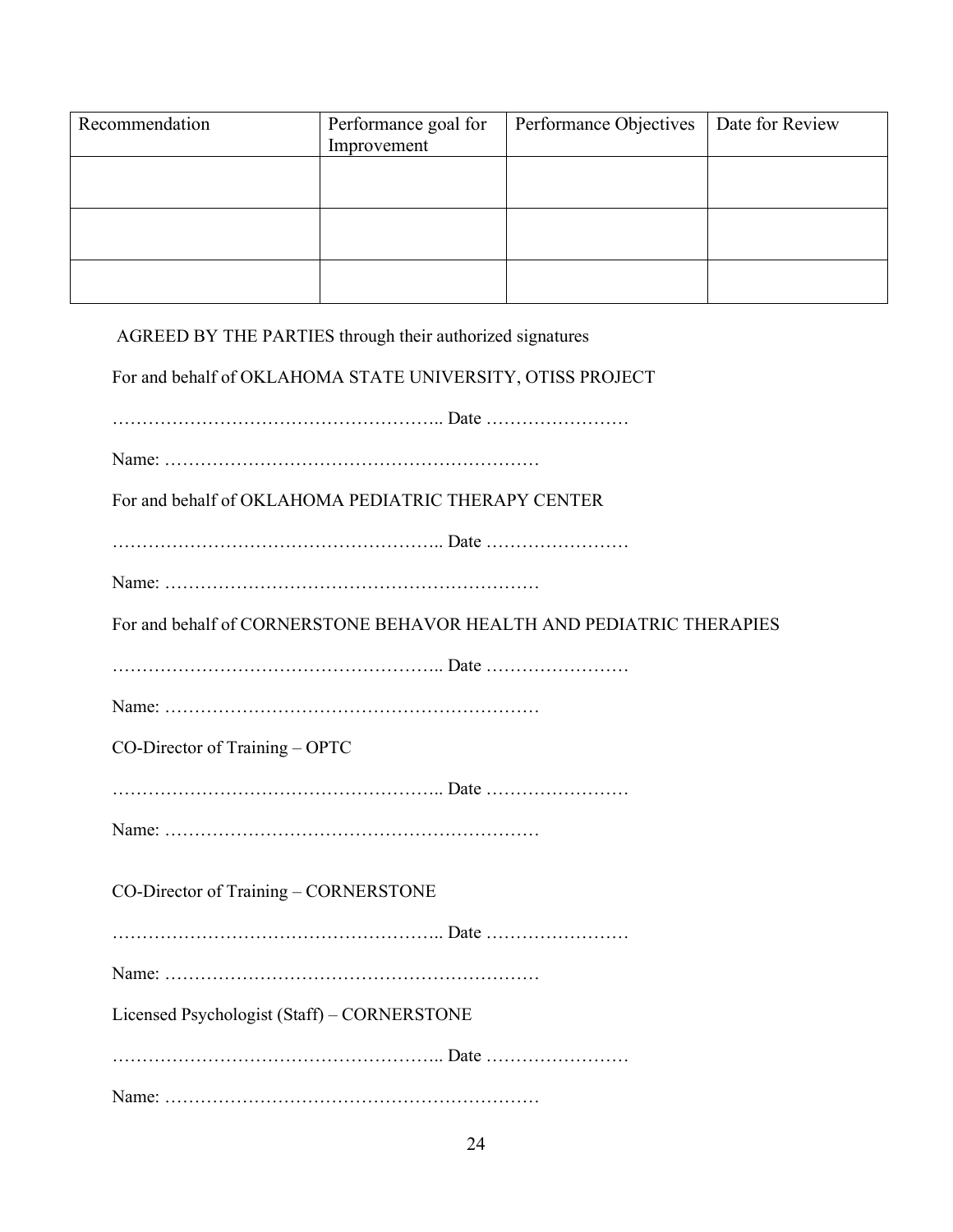# **APPIC Informal Resolution and Formal Complaint Process**

<span id="page-24-0"></span>APPIC has established both an [Informal Problem Resolution](http://www.appic.org/problem_resolution/index.html#CIPR) process and a [formal complaint](http://www.appic.org/problem_resolution/index.html#Formal) process in order to address issues and concerns that may arise during the internship or postdoctoral selection process or during the internship or postdoctoral training year. Applicants, current and recentlygraduated interns and postdoctoral residents, Directors of Clinical Training (DCTs), internship and postdoctoral Training Directors, and training program faculty/staff are welcome to utilize these services. [APPIC policies](http://www.appic.org/about/2_3_4_about_policies_and_procedures_asarc.html) state that concerns must first be brought to the Informal Problem Consultation and Resolution process before a formal complaint is filed.

# INFORMAL PROBLEM RESOLUTION

The goals of the Informal Problem Resolution (IPR) process are to provide guidance, consultation, and assistance in resolving the broad array of problems and challenges that may be encountered by concerned parties in the internship or postdoctoral context. The IPR process is confidential. In some instances, the IPR representative from APPIC interacts only with the individual seeking assistance; in other cases, when the individual grants permission, the IPR representative may talk with multiple parties in order to seek information or negotiate a resolution. Students and trainers have found this process to be an effective and efficient mechanism for handling the majority of problems and conflicts that arise regarding various aspects of internship and postdoctoral training. Here are some examples of situations in which an individual (or group of individuals) may make use of the IPR process:

An internship applicant or internship training director experiences what he/she perceives to be a violation of APPIC Match Policies.

An internship or postdoctoral training director has concerns about a student's competence or unethical/unprofessional behavior and wants to consult about possible options or solutions.

A current intern or postdoctoral resident believes that his/her internship or postdoctoral program is not in compliance with APPIC membership policies.

A current intern or postdoctoral resident is concerned about his/her training experience and wants to consult about options or solutions.

A Director of Clinical Training is concerned about a student's internship experience and wants to consult about options or solutions.

An applicant or trainee feels that he/she has been treated in an inappropriate, disrespectful, or discriminatory manner.

An intern or postdoctoral resident and/or an internship or postdoctoral Training Director would like guidance in handling issues related to medical concerns, pregnancy, child/elder care, family hardships, disability, etc.